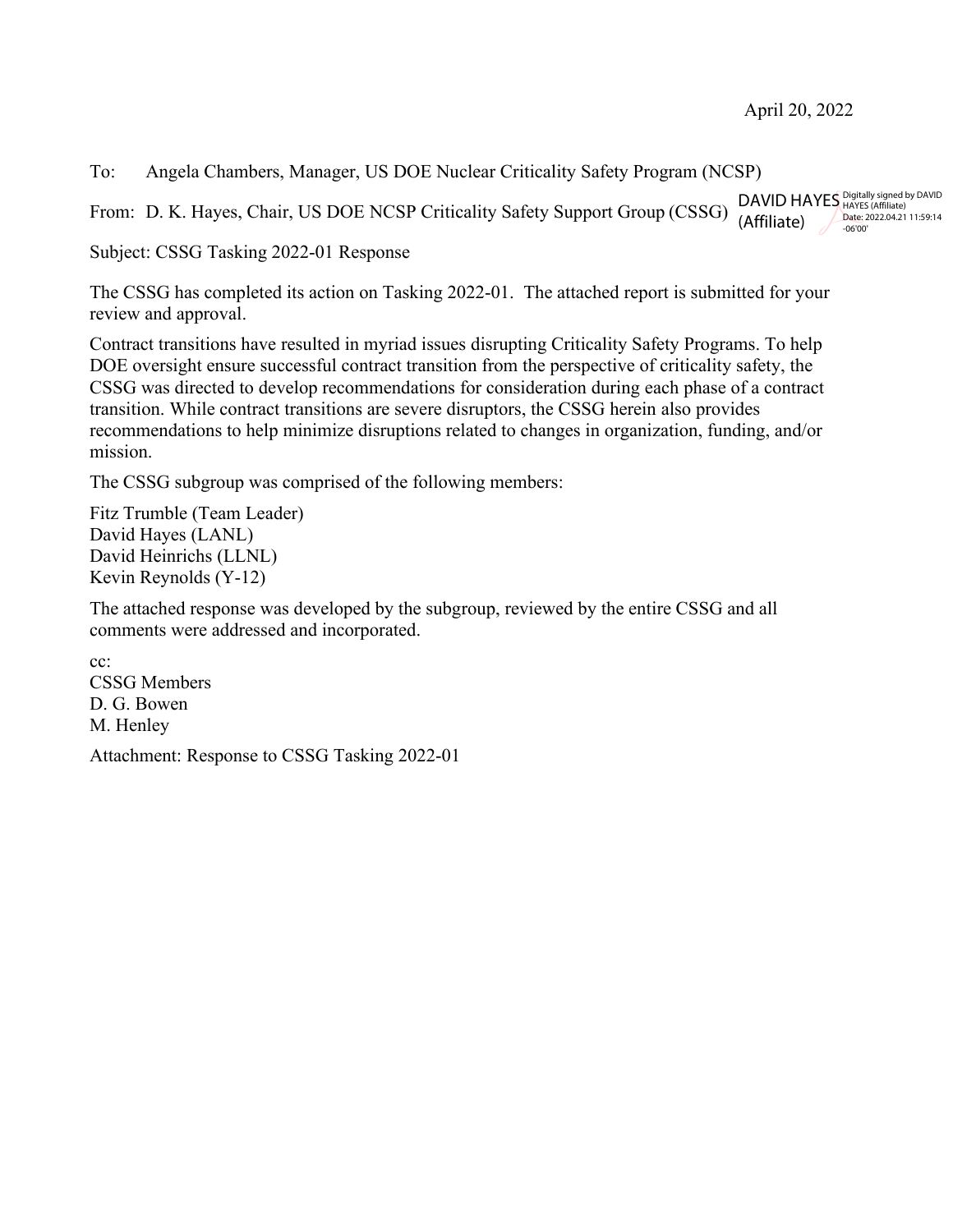## **Response to CSSG Tasking 2022-01**

### *CSSG Guidance on Contract Transition with Regards to Nuclear Criticality Safety*

April 15, 2022

# **EXECUTIVE SUMMARY**

In general, the Department of Energy [DOE] (including the National Nuclear Security Agency [NNSA]), Environmental Management [EM] as well as the Office of Science [SC] and Office of Nuclear Energy [NE]) and their contractors experience significant change during contract transitions for Management and Operating (M&O), Management and Integration (M&I) and Indefinite Delivery Indefinite Quantity (IDIQ) contracts for Federal Sites operated by contractors for the DOE. During past contract transitions issues have arisen that have caused notable disruptions, loss of competence, and impaired mission achievement associated with the impact of these transitions on the site's ability to perform to an expected level of nuclear criticality safety (NCS).

While contract transitions are the most severe driver of these disruptions, significant changes to a contractor's organization, funding or mission have also caused disruptions in the past. In CSSG Tasking 2022-01, the CSSG is tasked with providing guidance to DOE (NNSA, EM, OS, NE) in their role of performing NCS oversight functions on ways to minimize these disruptions in the future.

This Tasking Response has been prepared by the CSSG in response to CSSG Tasking 2022-01 (included as Attachment A). The tasking directs the CSSG to consider the following topics:

- Criticality safety practices in support of mission success.
	- a. Proper use of conservatism/assumptions/process knowledge during Criticality Safety Evaluation Process
	- b. Continuing criticality safety integration with Safety Basis and Operations.
	- c. Development of relationships between the new contractor and the local field office.
	- d. Potential unintended consequences of the contract language/incentives/timing on NCS.
- Criticality Safety post transition and due diligence.
	- a. Ability to understand and alleviate past criticality safety issues from the outgoing contractor (tribal knowledge).
	- b. NCS organizational structure and position in the organization.
	- c. NCS staffing ability/retention of the new contractor coming into the contract.
	- d. Knowledge transfer and collective knowledge retention among NCS practitioners.
	- e. Criticality Safety Training and Qualification post transition.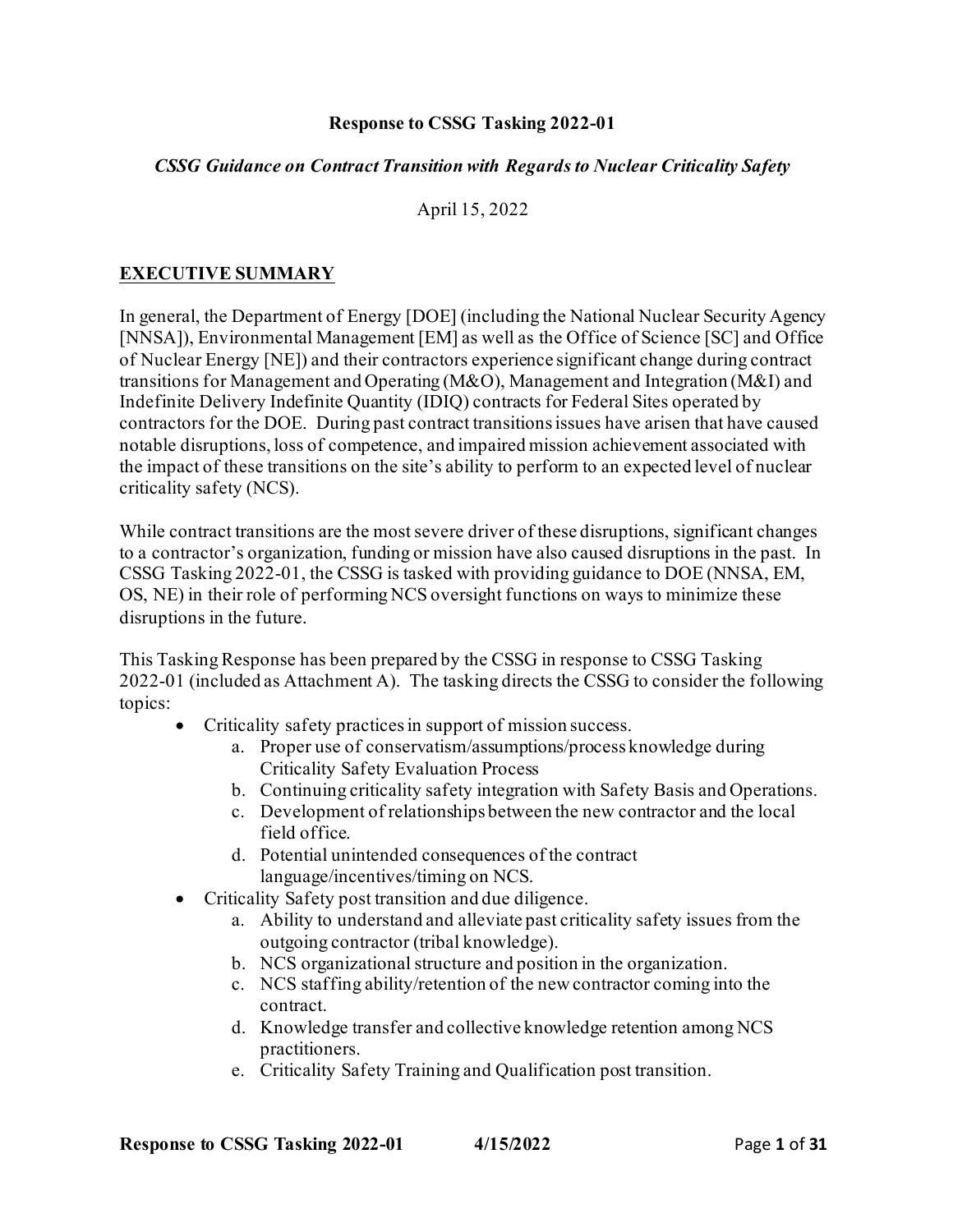- f. Maintenance of the criticality safety program at a level beyond "minimum mission essential".
- Informed decision making on the continuation/support for Criticality Safety Committees.

In addition, the CSSG may provide any guiding thoughts to be considered for incorporation by DOE into future contract requirements.

Based on the examples provided in this tasking response, the CSSG provides the guidance/recommendations shown in Table ES.1 for consideration by DOE in the periods leading up to, during, and after contract transition. Many of these recommendations can also be used by DOE to monitor contractor performance during periods of perturbations due to contractor changes in organization, funding, or mission.

| Table ES.1 - Guidance and Recommendations to DOE for Effective Oversight of Criticality |
|-----------------------------------------------------------------------------------------|
| Safety in Contract Transition                                                           |

| <b>Timeframe</b>              | <b>Guidance/Recommendation</b>                                                                                                                                                                                                                                                                                                                                                                                                                                                                                                                                                                                                                                                                                                                                                                                                                                                                                                                                                                                                                                                                                                                                                        | <b>References</b>                                                                               |
|-------------------------------|---------------------------------------------------------------------------------------------------------------------------------------------------------------------------------------------------------------------------------------------------------------------------------------------------------------------------------------------------------------------------------------------------------------------------------------------------------------------------------------------------------------------------------------------------------------------------------------------------------------------------------------------------------------------------------------------------------------------------------------------------------------------------------------------------------------------------------------------------------------------------------------------------------------------------------------------------------------------------------------------------------------------------------------------------------------------------------------------------------------------------------------------------------------------------------------|-------------------------------------------------------------------------------------------------|
| Request for<br>Proposal (RFP) | If there are/will be multiple regulatory owners at a<br>single site, these DOE organizations should<br>coordinate during RFP development and evaluation<br>to ensure that missions of all organizations can be<br>maintained both during and after the contract<br>transition.<br>Where possible, avoid RFPs which 'split' existing<br>NCS scope into multiple contracts/contractors: To<br>the extent practical, the NCS function should be<br>performed by a single group operating to a single<br>program to ensure consistency. One exception is if<br>the missions are so dissimilar that having different<br>programs to tailor NCS to the operational needs<br>makes sense. Where split contracts cannot be<br>avoided, award those contracts simultaneously to<br>prevent significant staffing shifts between<br>contractors.<br>Prime contract durations and their attendant<br>impacts should be carefully considered as part of<br>the contract planning process. Short duration (less<br>than 5 years) contracts should be avoided as it does<br>not incentivize a contractor to invest in the program<br>or allow time for improved performance or staff<br>development. | Tasking 2020-01,<br>What's Wrong with<br><b>Criticality Safety</b><br>Programs? 2020<br>version |
|                               |                                                                                                                                                                                                                                                                                                                                                                                                                                                                                                                                                                                                                                                                                                                                                                                                                                                                                                                                                                                                                                                                                                                                                                                       |                                                                                                 |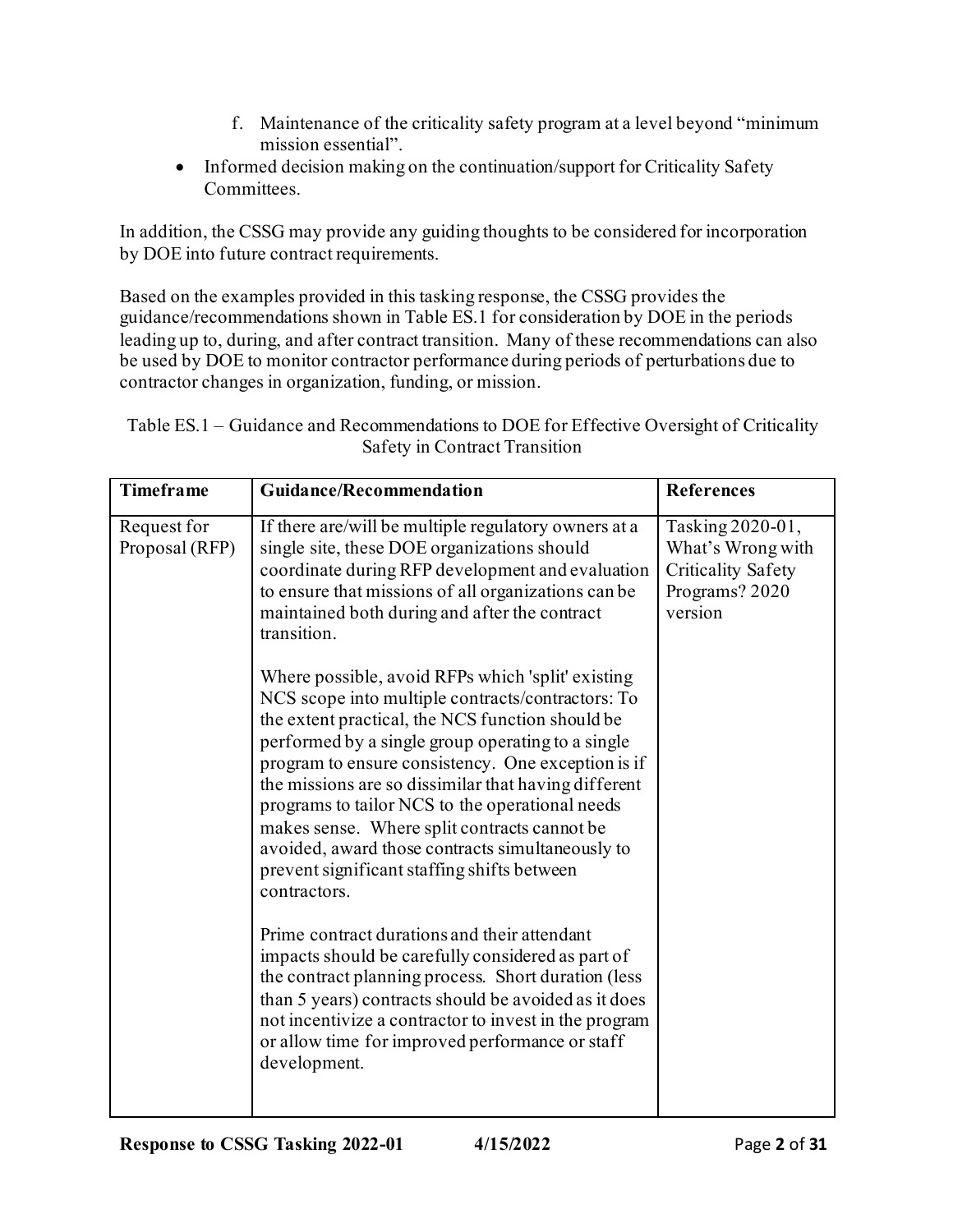|                                                           | In the RFP, require the contractor to submit a<br>written plan on how to manage the NCS program<br>specifying the organization, its mission and vision,<br>its customers and scope of services, its required<br>competencies, staffing and financial resources,<br>reporting chain, and funding model.    |                                                                                                 |
|-----------------------------------------------------------|-----------------------------------------------------------------------------------------------------------------------------------------------------------------------------------------------------------------------------------------------------------------------------------------------------------|-------------------------------------------------------------------------------------------------|
|                                                           | DOE, during RFP planning and evaluation, should<br>specifically evaluate the ability of the contractors to<br>attract, retain, and maintain adequately trained and<br>qualified staff.                                                                                                                    |                                                                                                 |
|                                                           | Ensure continuous improvement in NCS is directly<br>called out and scored as part of any new contract to<br>ensure proper focus on existing and necessary<br>initiatives.                                                                                                                                 |                                                                                                 |
|                                                           | Request CSSG review of Field Office NCS staffing<br>levels with recommendations, as needed, for<br>augmented staff during RFP review, interviews,<br>selection, and transition.                                                                                                                           |                                                                                                 |
| Interview and<br>selection of a<br>new site<br>contractor | Ensure the bidding site contractor addresses metrics<br>including those specified in the annual DOE report<br>to DNFSB on contractor criticality safety programs<br>and has identified key resources essential to address<br>identified issues, improve processes, and maintain<br>or build a strong CSP. | Tasking 2020-01,<br>What's Wrong with<br><b>Criticality Safety</b><br>Programs? 2020<br>version |
|                                                           | Ensure retention of qualified NCS staff is<br>recognized as a high priority need and ensure that<br>training, pay, and critical skills retention programs<br>are appropriately set up to mitigate the effects from<br>any attrition that does occur.                                                      |                                                                                                 |
|                                                           | Ensure high level company (enterprise) leadership<br>for the NCS functions (both the day-to-day<br>engineering function and the broader continuous<br>improvement function.)                                                                                                                              |                                                                                                 |
|                                                           | Upper management in the reporting chain of the<br>NCS group should have operational awareness of<br>or experience with the NCS function.                                                                                                                                                                  |                                                                                                 |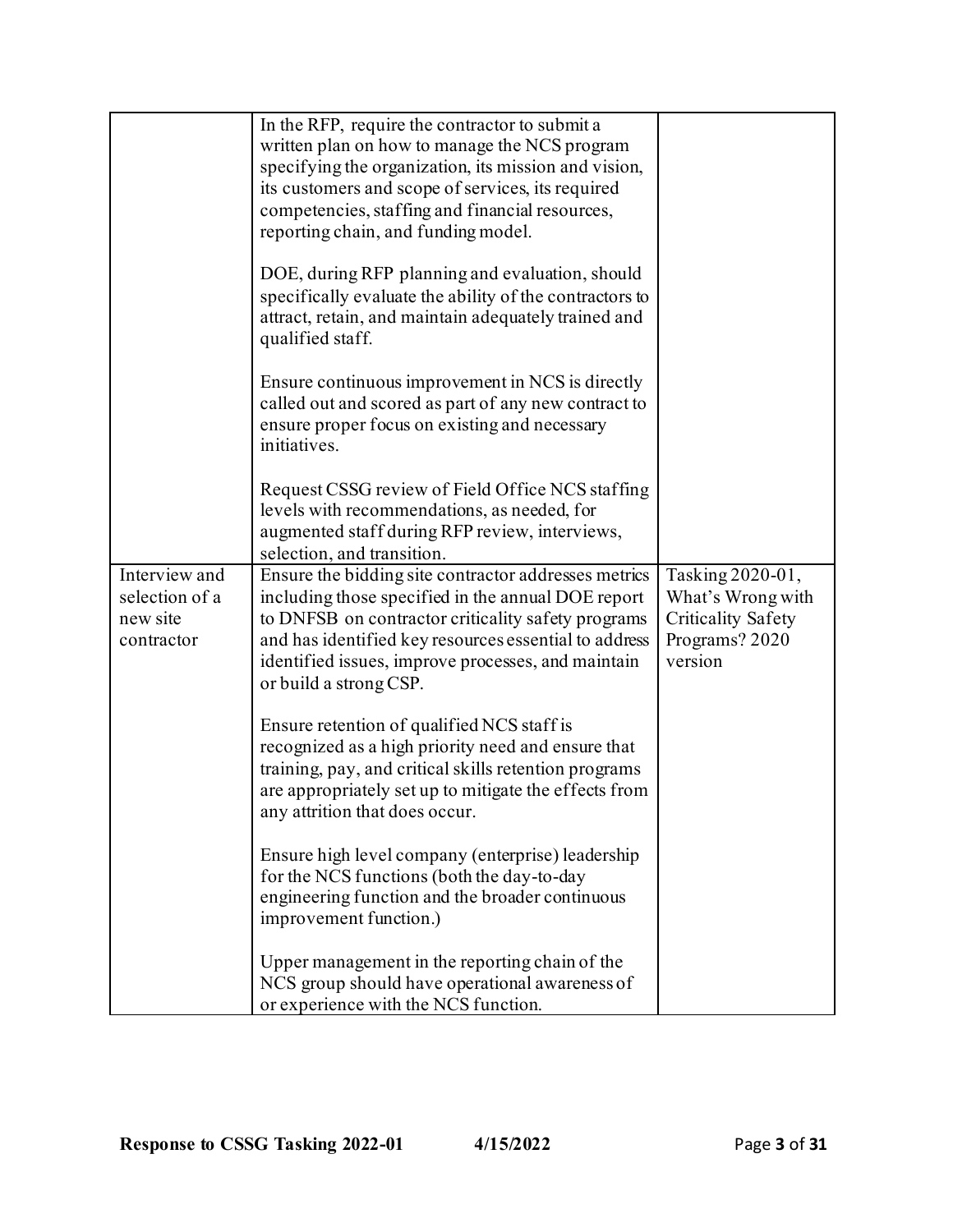| Site contract | Integration or separation of criticality safety staff                                                                                                                                                                                                                                                                | Tasking 2020-01,          |
|---------------|----------------------------------------------------------------------------------------------------------------------------------------------------------------------------------------------------------------------------------------------------------------------------------------------------------------------|---------------------------|
| transition    | by contract and the attendant impacts on staffing,                                                                                                                                                                                                                                                                   | What's Wrong with         |
|               | process knowledge, procedures, programs and                                                                                                                                                                                                                                                                          | <b>Criticality Safety</b> |
|               | records should be evaluated to determine ways to                                                                                                                                                                                                                                                                     | Programs? 2020            |
|               | minimize mission impacts.                                                                                                                                                                                                                                                                                            | version                   |
|               | Impacts on the NCS organization, its infrastructure,<br>access to information, staffing, and programs<br>should all be evaluated as part of the contract<br>transition.                                                                                                                                              | Tasking 2009-01           |
|               | Ensure criticality safety is a safety discipline and<br>organization separate from health physics and<br>safety basis and reports to a top-level site contractor<br>manager.                                                                                                                                         |                           |
|               | Identify key resources including a budget and<br>staffing plan including hiring, retention, and<br>succession planning.                                                                                                                                                                                              |                           |
|               | Ensure the contractor submits a revised Criticality<br>Safety Program Description Document as required<br>by DOE O 420.1C.                                                                                                                                                                                           |                           |
|               | Ensure that during transition, issues management<br>systems are not purged or replaced without a full<br>understanding and documentation of the issues and<br>their current status. Open issues should be<br>identified by the new contractor along with<br>commitments to continue resolution of current<br>issues. |                           |
|               | Ensure the contractor retains or establishes a<br>Nuclear Criticality Safety Committee (NCSC) as<br>another means of ensuring engagement with senior<br>managers. Note CSSG Response to Tasking<br>2009-1 provides guidance on the purpose, structure,<br>and operations of criticality safety committees.           |                           |
| Contractor    | Ensure criticality safety is formally identified as a                                                                                                                                                                                                                                                                | Tasking 2020-01,          |
| operations    | functional area with its own performance metrics so                                                                                                                                                                                                                                                                  | What's Wrong with         |
|               | that the contractor and field office can effectively                                                                                                                                                                                                                                                                 | <b>Criticality Safety</b> |
|               | assess the integrated health of the criticality safety                                                                                                                                                                                                                                                               | Programs? 2020            |
|               | program.                                                                                                                                                                                                                                                                                                             | version                   |
|               | Ensure that the impacts of staff loss due to change<br>of benefits and reorganization do not adversely                                                                                                                                                                                                               |                           |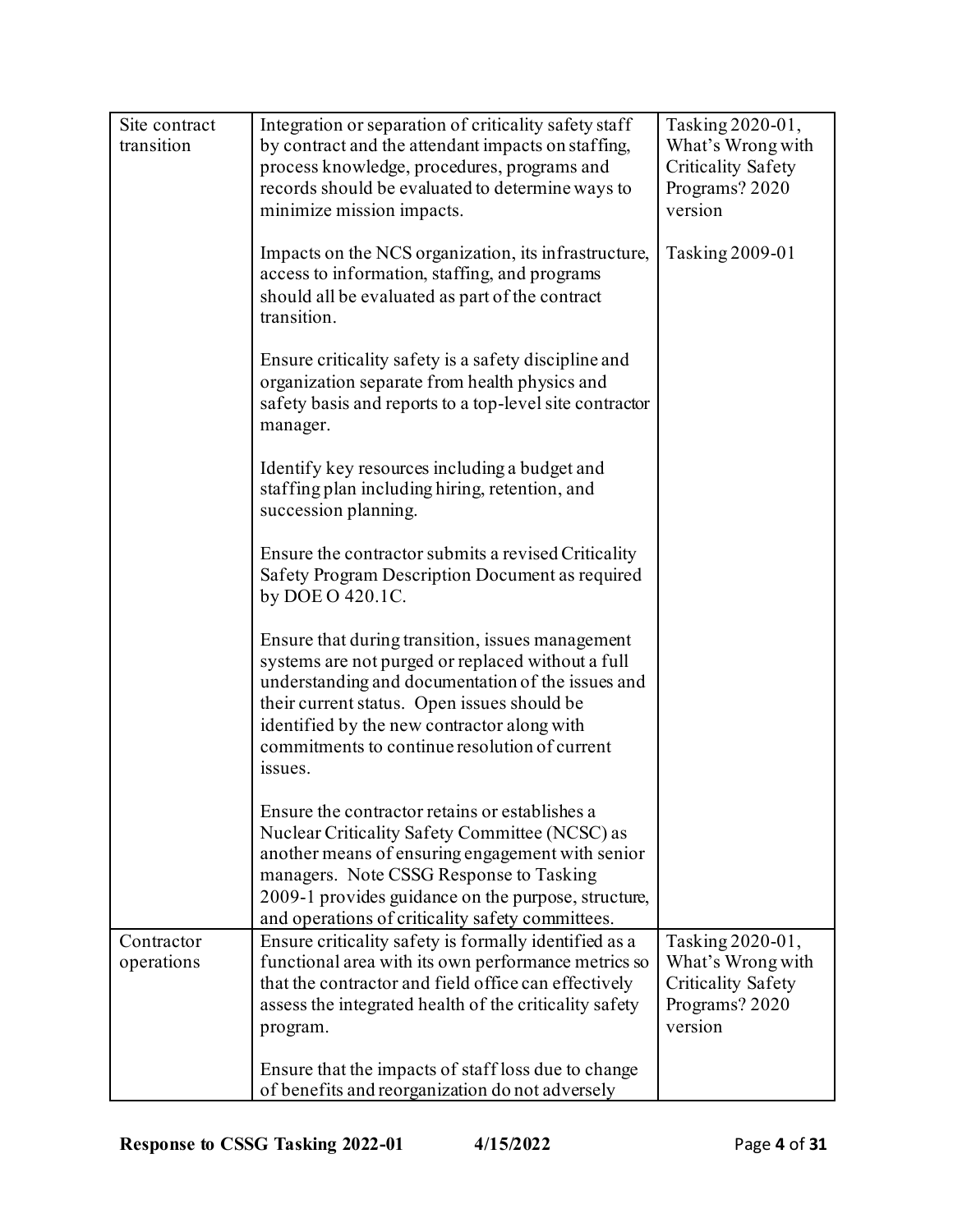| impact the criticality safety organization.             |  |
|---------------------------------------------------------|--|
| Consider specific actions to retain key personnel       |  |
| (e.g., who retire due to change of benefits) as         |  |
| contractors to ensure a smooth transition.              |  |
|                                                         |  |
| Ensure a healthy NCSC that is actively engaged by       |  |
| senior management.                                      |  |
|                                                         |  |
| Ensure that contractors are not driven to a "mission"   |  |
|                                                         |  |
| safe essential" program mentality where continuous      |  |
| improvement is sacrificed for cost savings.             |  |
|                                                         |  |
| If split contracts are put in place, ensure contractors |  |
| are incentivized to also promote overall site           |  |
| mission accomplishment (e.g., planning for and          |  |
| availability of service level agreements between        |  |
| contractors should be evaluated if multiple             |  |
| contractors are on the site.)                           |  |
|                                                         |  |
| Ensure that mission changes to be implemented in        |  |
| the future are not allowed to degrade the               |  |
| expectation for "excellent operation" at the current    |  |
| time.                                                   |  |
|                                                         |  |
| Ensure new contractors with new missions                |  |
| understand which limits and controls remain             |  |
|                                                         |  |
| relevant to the operations being performed.             |  |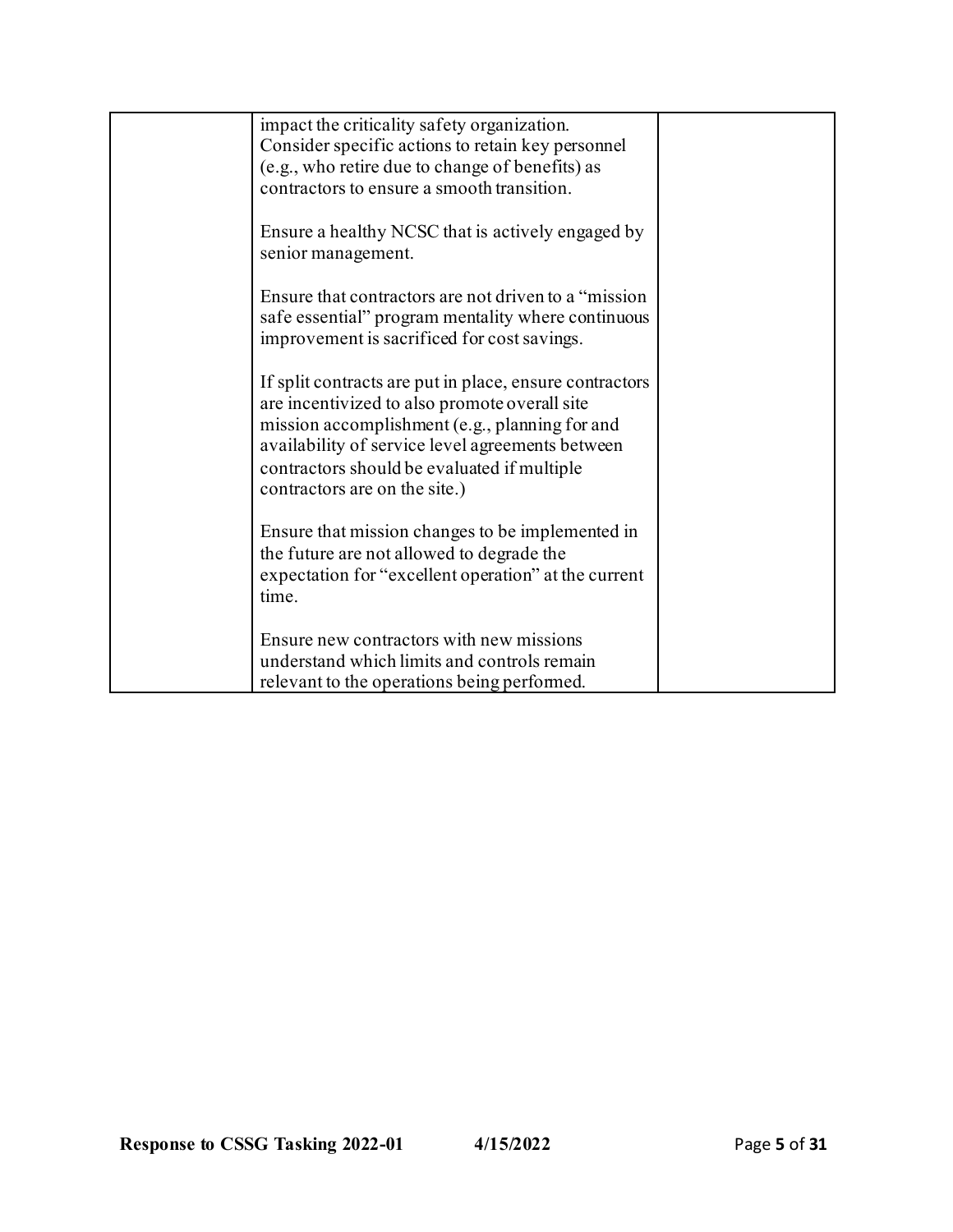# **INTRODUCTION**

# **Background**

The Department of Energy issues Request for Proposals (RFPs) associated with managing the Federal nuclear sites and their respective missions (e.g., production, research, D&D). Source selection committees of Federal employees are assigned to evaluate the proposals that are submitted by contractor organizations leading to a decision and award of contract to operate the Site, on behalf of the DOE, for a given period of time (typically from 3-10 years) with the potential for extensions depending upon performance. It is a DOE expectation that this contractor organization will provide the DOE with operating expertise and staff (operational support) sufficient to ensure that the mission of the Site is accomplished in an efficient and effective manner. Thus, any disruption that reduces the efficiency or effectiveness of a contractor's implementation of the contract deserves to be evaluated to determine how best to avoid this situation.

There are many facets of this operational support that are interconnected which must all function at a high level in order to attain maximum efficiency and effectiveness in achieving the mission. While Criticality Safety is but one of these facets, history shows us that issues in this area, which may be seen across a number of operational functions, can have severe impact on the ability of the site to accomplish its mission.

Past experiences with regard to nuclear criticality safety (NCS) will be provided here as well as summarized into guidance that DOE can use to evaluate the likelihood of issues developing that may impact NCS in the period leading up to, during and subsequent to a contract transition. As noted in earlier DOE activities (see Criticality Safety Self-Assessment Workshop available on the NCSP website) which pre-dated the Toki-Mura criticality accident in Japan, and the NNSA Technical Bulletin article on risks to NCS programs (Appendix B) significant mission impact and delays have been experienced by the DOE when these disruptions are not avoided.

The CSSG was tasked in CSSG 2022-01 to generate a list of these disruptions, their causes, and potential ways to avoid or mitigate them. This report is the response to that tasking. The report provides examples from past transitions (at multiple Sites) and significant changes impacting NCS (organizational, funding, mission) to provide the context of the disruption, potential ways that this could have been avoided, and where appropriate, thoughts on how to construct/manage events which led to these issues in a way that would avoid or mitigate them. The examples provided are organized to be roughly chronological.

# **Examples**

- A. Contract change creating INL and ICP (2005)
- B. Mission and contractor changes at Livermore (2007)
- C. Contract change at Savannah River (2008)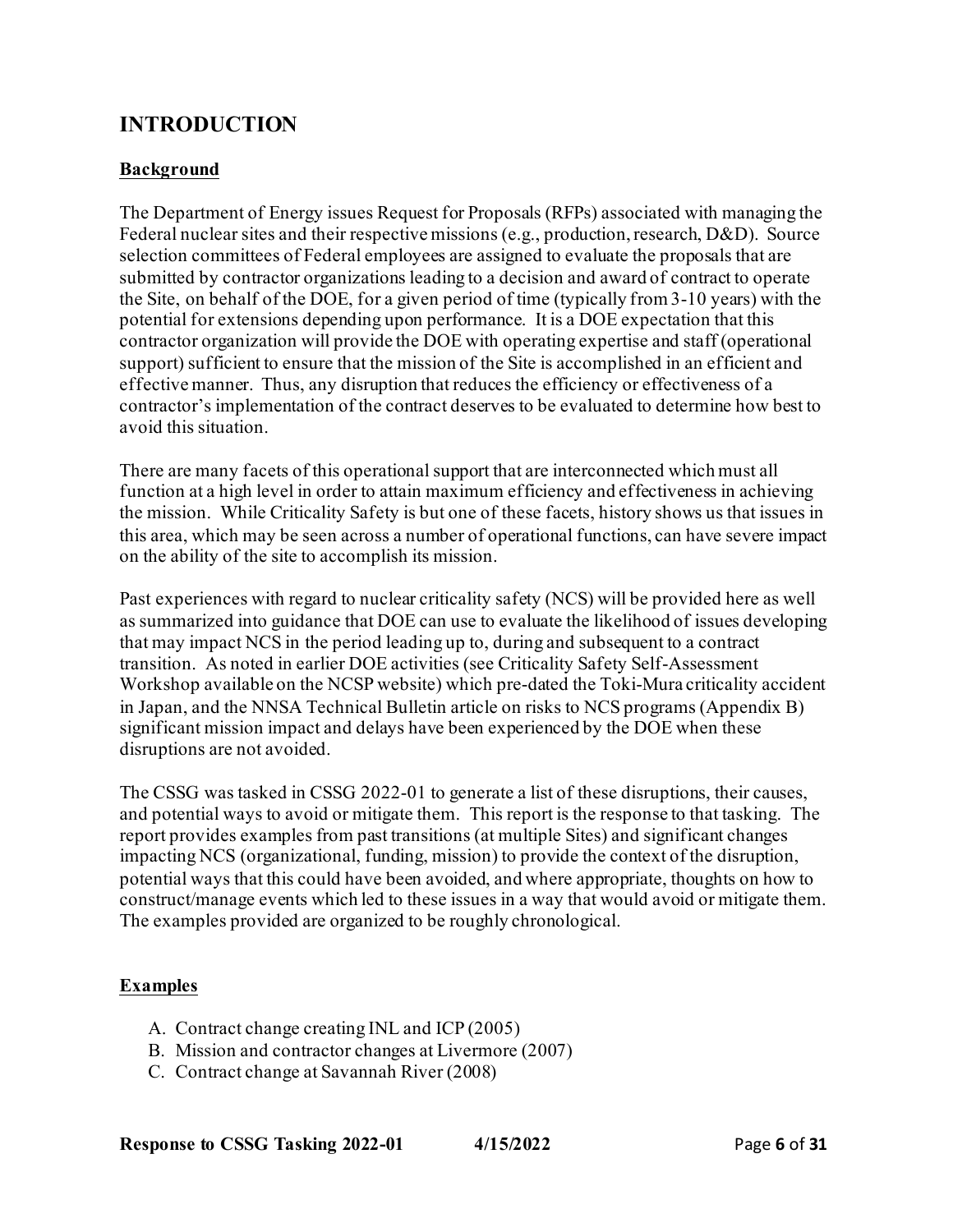- D. Contract/mission change at Paducah (2011/2013)
- E. Organizational change at LANL (2012)
- F. Contract change combining Y-12 & Pantex (2014)

# **Discussion**

# A. Contract change creating INL and ICP

### *Background*

In 2005 the INEEL contract regulated by DOE-EM was split into an NE operations contract for the lab/reactors and an EM regulated cleanup contract supporting D&D and waste. The lab/reactors contract also incorporated what used to be Argonne West, managed by Argonne National Laboratory under SC regulation. DOE-EM went from a lead organization at the site to a tenant regulator on a NE managed/regulated site.

## *Issue*

The Idaho National Laboratory/reactor (INL) contract which was for a longer duration than the expected D&D/waste contract (Idaho Cleanup Project), was awarded first by about a year, and subsequently that contractor offered positions to approximately 80% of the original combined staff. The mission staffing would have necessitated that the ICP contractor would need about 30-40% of the original staffing. Once the INL contract was awarded, the ICP and subsequent contractor found themselves severely understaffed, in an area where it is difficult to attract staff. This condition persisted for about a year until the ICP could hire additional resources. The splitting of the group also caused a break in the level of interaction between members of the original group leading to inefficiencies and knowledge loss. Many of the more senior NCS engineers went with the NE contract, thus depleting both plant process and NCS knowledge. Both NCS engineers that went to the ICP eventually left the ICP.

Service level agreements were put in place to provide support from the INL contractor to the ICP contractor for access to intellectual property (validated NCS computing infrastructure, classified computing, and records management (for NCSEs)) as well as part-time access to some of the engineers who had been supporting those facilities now under the ICP. The INL however was very busy during this time as much of the safety documentation for the Argonne West facilities was determined to be non-compliant, thus creating a large bow wave of work for both NCS and safety basis staff at the INL and leaving little time to respond to ICP requests.

Based on differences in the missions (NE vs EM) differences in the Criticality Safety Programs developed and eventually two separate programs were put in place. While this represented an increase in workload to maintain two programs, efficiencies were gained by the additional flexibility written into the EM program to allow for one-time events and limited life facilities as they were being cleaned out and decommissioned.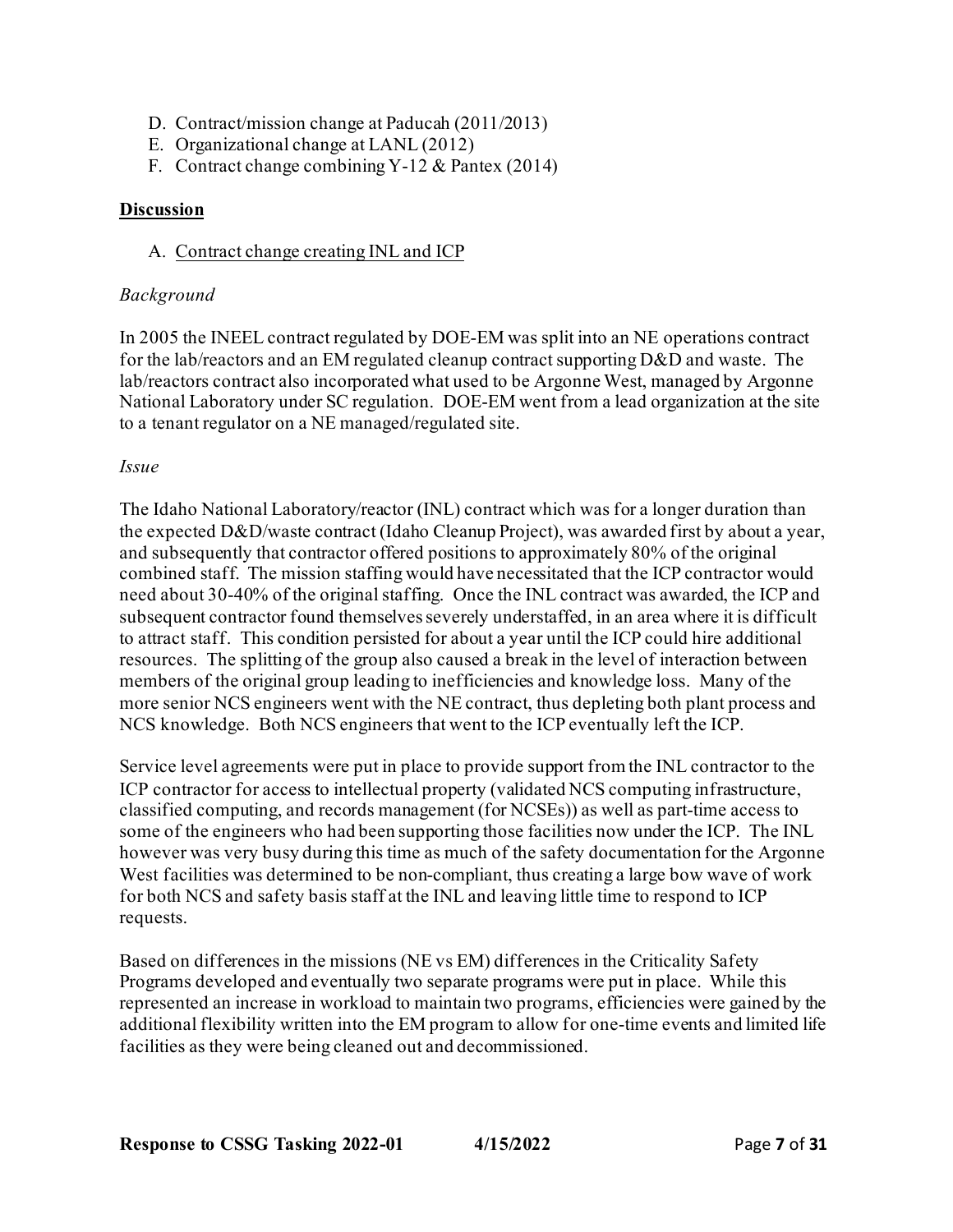# *Recommendations:*

- During times of significant mission change for a site, DOE should carefully evaluate the scope of the mission change, any changes in regulatory approach (i.e., NNSA to EM, SC to NE, etc.), and if the contract is to be split or combined. Impacts of these changes on the criticality safety organization, its infrastructure, access to information, staffing, and criticality safety programs should all be evaluated as part of the contractor's transition.
- If there will be multiple regulatory owners at a single site, these DOE organizations should coordinate during RFP development and evaluation to ensure that the missions of all organizations can be maintained both during and after the contract transition.
- The planning for and availability of service level agreements between contractors should be evaluated if multiple contractors are on the site.
- Integration of, or separation of, criticality safety groups, and the attendant impacts on staffing, process knowledge, procedures, programs, and records should be evaluated to determine ways to minimize mission impacts.
- B. Mission and Contractor Changes at Lawrence Livermore National Laboratory (LLNL)

# *Background*

Throughout the era of nuclear testing, the LLNL Weapons Program, Test Program and Laser Program provided all funding for criticality safety at LLNL. However, this changed when President George H. W. Bush declared a unilateral test moratorium on October 2, 1992. In this same timeframe, the LLNL contractor, the University of California, offered three Voluntary Early Retirement Incentive Programs (VERIPs) throughout 1990-1993 and by 1993, all but two criticality safety engineers (CSEs) had retired. Of these two, one left for a management position in another laboratory organization, and criticality safety ceased to exist as a separate organization. The CSEs were then combined into the health physics discipline with severe consequences due to the lack of management understanding of the criticality safety discipline and its regulatory drivers.

Shortly thereafter, the one remaining CSE, and a former diagnostic physicist from the defunct Nuclear Test Program, were assigned to two of six multidisciplinary integrated ES&H teams: Team 1 primarily supporting the Superblock; and Team 3 primarily supporting the Defense Technologies Engineering Division (DTED), a merger of the Weapons Engineering Division and the now defunct Nuclear Explosives Engineering Division. At this same time, Federal expectations and oversight increased in response to issuance of DOE O 5480.24 and its successor document, DOE O 420.1.

### *Issue*

These changes created a perfect storm culminating in repeated violations of criticality safety controls in handling fissionable materials. A subsequent for-cause audit by the DOE Oakland Office (OAK) resulted in the shutdown of the Plutonium Facility for 18 months. Re-start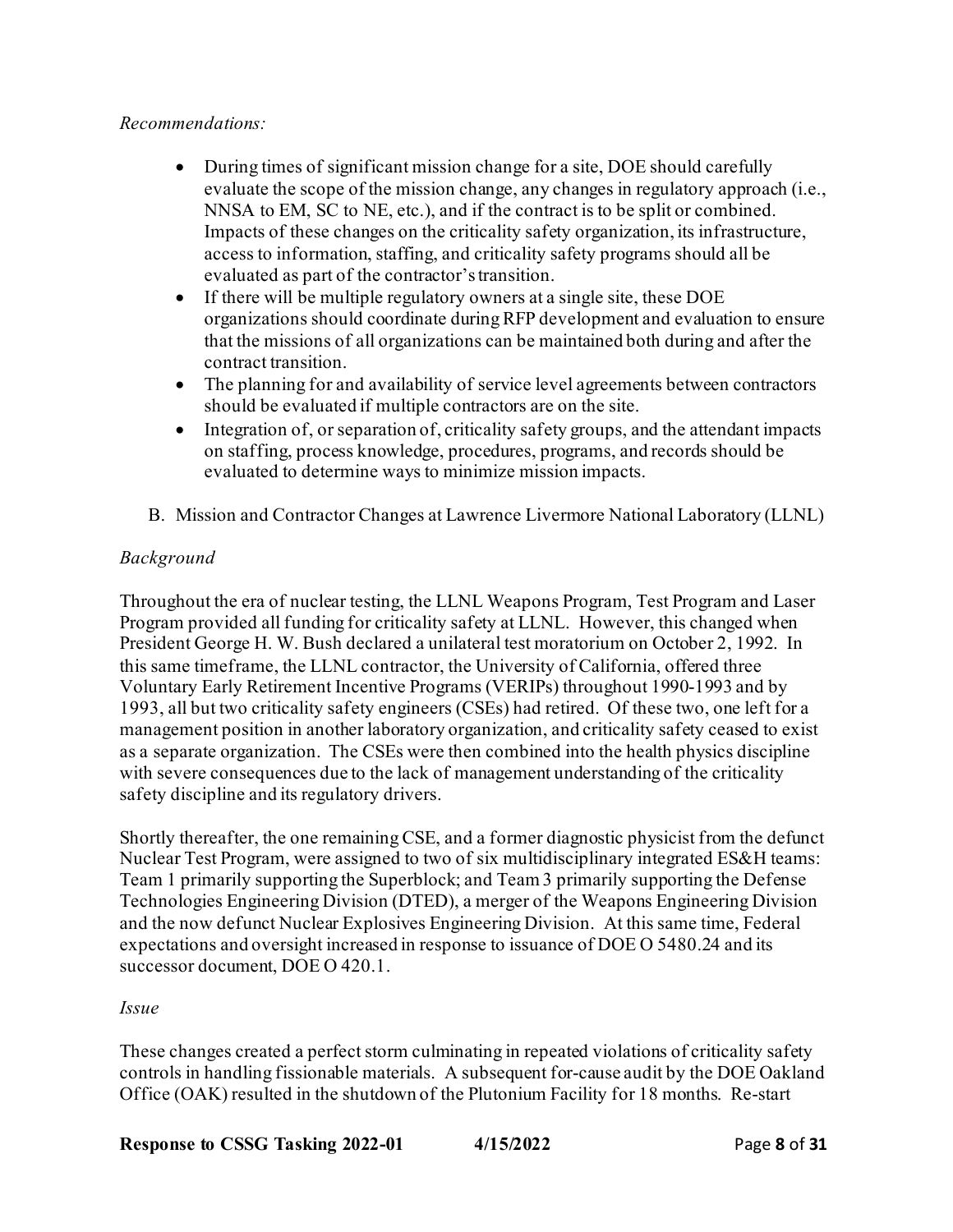involved a re-assessment of the causes of failure by LLNL senior management, DOE\*, and DNFSB, which included:

- Management inattention
- Loss of criticality safety as a safety discipline organization
- $\bullet$  Insufficient staffing
- Inadequate resources
- Lack of independence from operations
- Marginal oversight

In response, LLNL developed and implemented the following corrective actions to enhance the Criticality Safety Program†:

- Recognizing criticality safety as a discipline requiring focused, standards-based management
- Re-establishing the criticality safety group as its own organization in the Hazard Control Department reporting directly to a top-level senior contractor manager
- Performing a nation-wide search for a seasoned manager to lead the organization
- Establishing funding for "a strong core criticality safety program"
- Establishing field staff supporting floor operations and resident in key facilities but accountable to criticality safety management
- Simplification and standardization of criticality safety controls
- Criticality safety academic training per ANSI/ANS-8.20 tailored for specific groups and needs
- Hands-on training which includes measurement of reactivity changes when criticality safety parameters are changed
- Enhanced emergency response training per ANSI/ANS-8.23

The next challenge to the Criticality Safety Program occurred with transition of the management contract from the University of California (UC) to the Lawrence Livermore National Security (LLNS), LLC, on October 1, 2007. Transition resulted in a significant change to employee benefits resulting in the retirement under UC of senior staff including the Criticality Safety Section Leader. Fortunately, the LLNS contract established Nuclear Operations as a new directorate and key management position focused on 10 CFR 830, *Nuclear Safety*, which included DOE O 420.1C as the Federal expectation for criticality safety. As part of transition, LLNS:

• Established and elevated criticality safety as a division separate from Safety Basis reporting directly to the Associate Director for Nuclear Operations. [Note that in May 2020, LLNL eliminated Nuclear Operations, and the Nuclear Criticality Safety

<sup>\*</sup> *Assessment of the Criticality Safety Program at Lawrence Livermore National Laboratory, April 23 – May 3, 1996*, Mark Lee, DOE/OAK, May 23, 1996.

<sup>†</sup> J. S. Pearson et al., *Recent Changes to the Criticality Safety Programs at LLNL*, UCRL-JC-143200, August 22, 2001.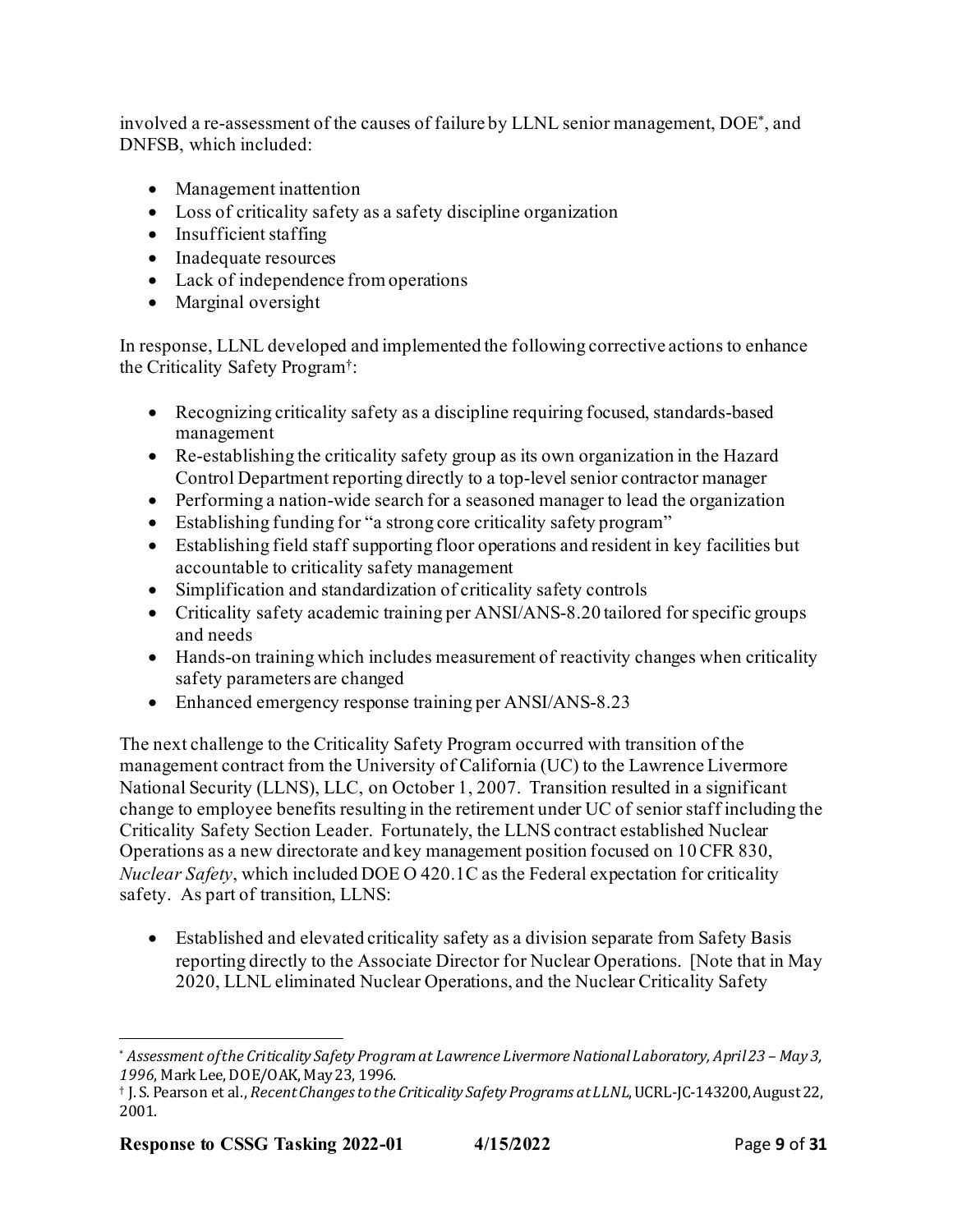Division has returned to the ES&H organization with three re-organizations since then. This is a matter of concern to the institutional Criticality Safety Advisory Committee.]

- Established a Standards Based Management System (SBMS) identifying orders and standards pertinent to criticality safety
- Developed a Criticality Safety Program Description Document as required by DOE O 420.1
- Identified internal and external customers defining the full scope of criticality safety demands
- Established hiring programs for summer students, post-college graduates and postdocs for talent spotting
- Supported R&D activities in support of the DOE Nuclear Criticality Safety Program (NCSP) to maintain a larger cadre of criticality safety engineers to meet surge demands and ensure stability

# *Recommendations*:

- DOE, during RFP planning and evaluation, should specifically evaluate the ability of the contractors to attract, retain, and maintain adequately trained and qualified NCS staff.
- Ensure continuous improvement in NCS is directly called out and scored as part of any new contract to ensure proper focus on necessary initiatives.
- Ensure high level company (enterprise) leadership for the NCS function (both the day-to-day engineering function and the broader continuous improvement function)
- Ensure criticality safety is a safety discipline and organization separate from health physics and safety basis and reports to a top-levelsite contractor manager.
- Identify key resources including a budget and staffing plan including hiring, retention, and succession planning.
- Ensure the contractor submits a revised Criticality Safety Program Description Document as required by DOE O 420.1C.
- Ensure that the impacts of staff loss due to change of benefits and reorganization do not adversely impact the criticality safety organization. Consider retention of key personnel (e.g., who retire due to change of benefits) as contractors to ensure a smooth transition.

# C. Contract change at Savannah River

# *Background*

In 2008 the Savannah River Site contract, which had been a single M&O contract with the same contractor for 11 years, was split into two mission-based contracts; One to manage the liquid waste portion and the Defense Waste Processing Plant, and the other an M&O to manage the remainder of the Site including the Savannah River National Laboratory. The timing of the contracts were such that the M&O was awarded first followed about a year later with the award of the liquid waste contract. The criticality safety organization, which was fully comprised of staff from a subsidiary of the original M&O contractor, was then faced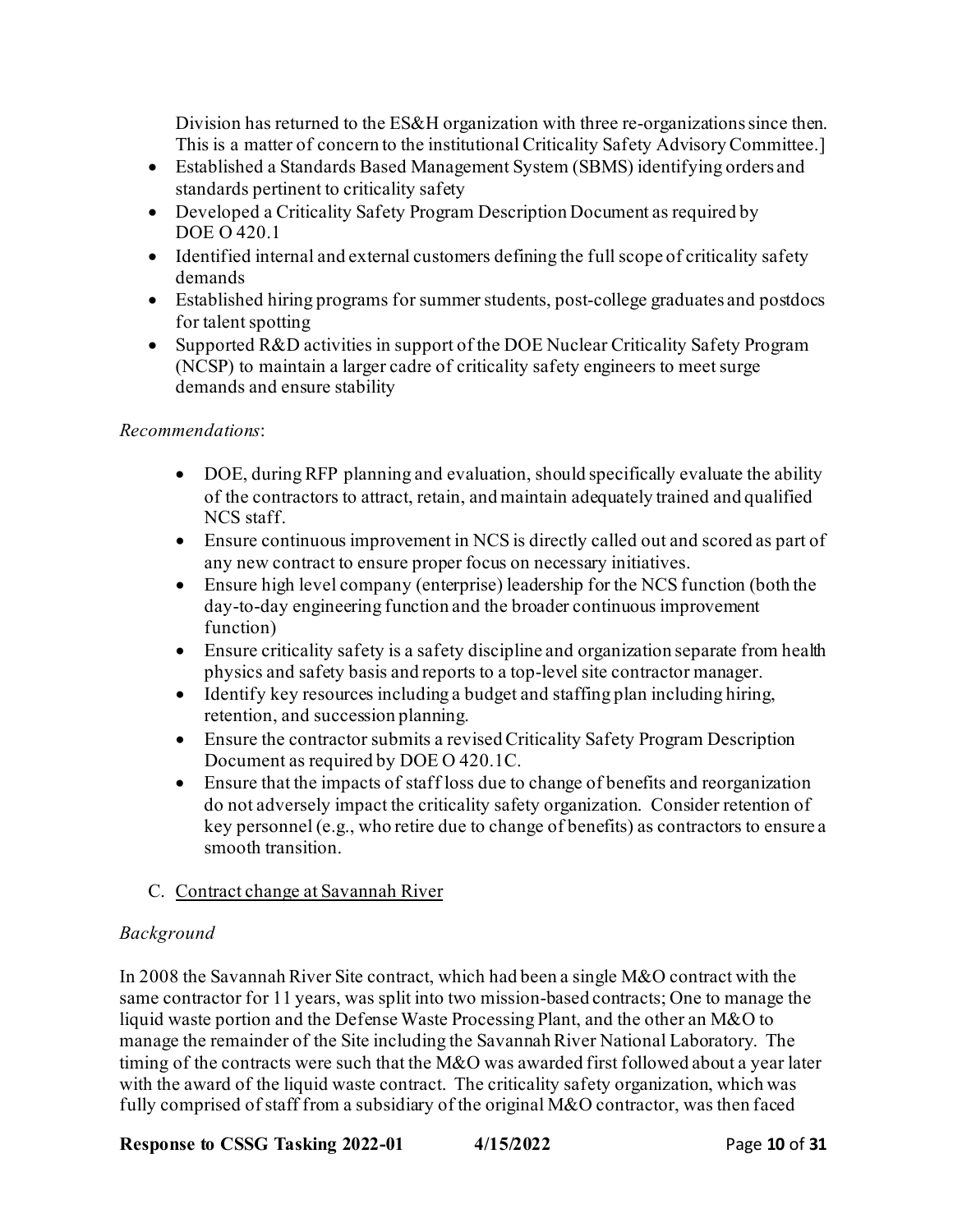with a choice to remain with their current employer (which supported multiple DOE Sites) and change facilities they supported or move to the new M&O contractor to maintain support of their current facilities.

# *Issue*

The winning M&O contractor did not have sufficient criticality safety staff lined up at contract transition to perform the mission. The plan was to "pick up" the original M&O contractor's affiliate staff that were performing the non-liquid waste functions and "roll" them onto their employment roles. This is a typical practice for newcontractors replacing incumbents – however the dynamics of the relationship of the employees to their parent company was not fully appreciated, and a fair number of the staff chose to remain with the original M&O affiliate. This led to a severe staff shortage of NCS staff for the new M&O contractor and reduced ability to achieve mission the first year of the contract. To compensate for the shortage, the new contractor had to provide signing bonuses and stay incentives over the next 5 years to get sufficient employees to transfer to the new contractor. The effect of this was to significantly raise the cost of labor to DOE for the same service, as well as the reduction in capabilities due to the missing staff (this lasted approximately a year). Subcontracts from the new M&O to the old M&O affiliate were also eventually put in place to obtain access to both staff and specific knowledge. The combination of these actions, plus aggressive hiring of new employees, alleviated the issue and allowed for return to full mission accomplishment within a few years of contract transition. Due to the group being split into multiple contractors, interaction between members of the original NCS group was hindered and inefficiencies and knowledge loss occurred.

# *Recommendation*s:

- DOE, during RFP planning and evaluation, should specifically evaluate the ability of the contractors to obtain/maintain adequately trained and qualified staff. This needs to go beyond just their "paper" plan. Part of that evaluation should be the particular relationships between the contractors and their employees (FTEs, subcontractors, affiliates) and as necessary require letters of commitment for those individuals whose loss would significantly impact the contractor's ability to maintain the level of service and mission accomplishment.
- Timing of contract awards should also be carefully looked at when splitting a contract into parts. If the contracts which split a site can be awarded at or near the same time, it may prevent the significant poaching of employees by one contractor or the other.
- D. Contract/Mission change at Paducah

# *Background*

In July 1993, the operations of the Portsmouth and Paducah enrichment facilities was awarded to the United States Enrichment Corporation (USEC) under USNRC oversight. In 2011, USEC returned the gaseous diffusion facilities to DOE. Since then, many contracts have been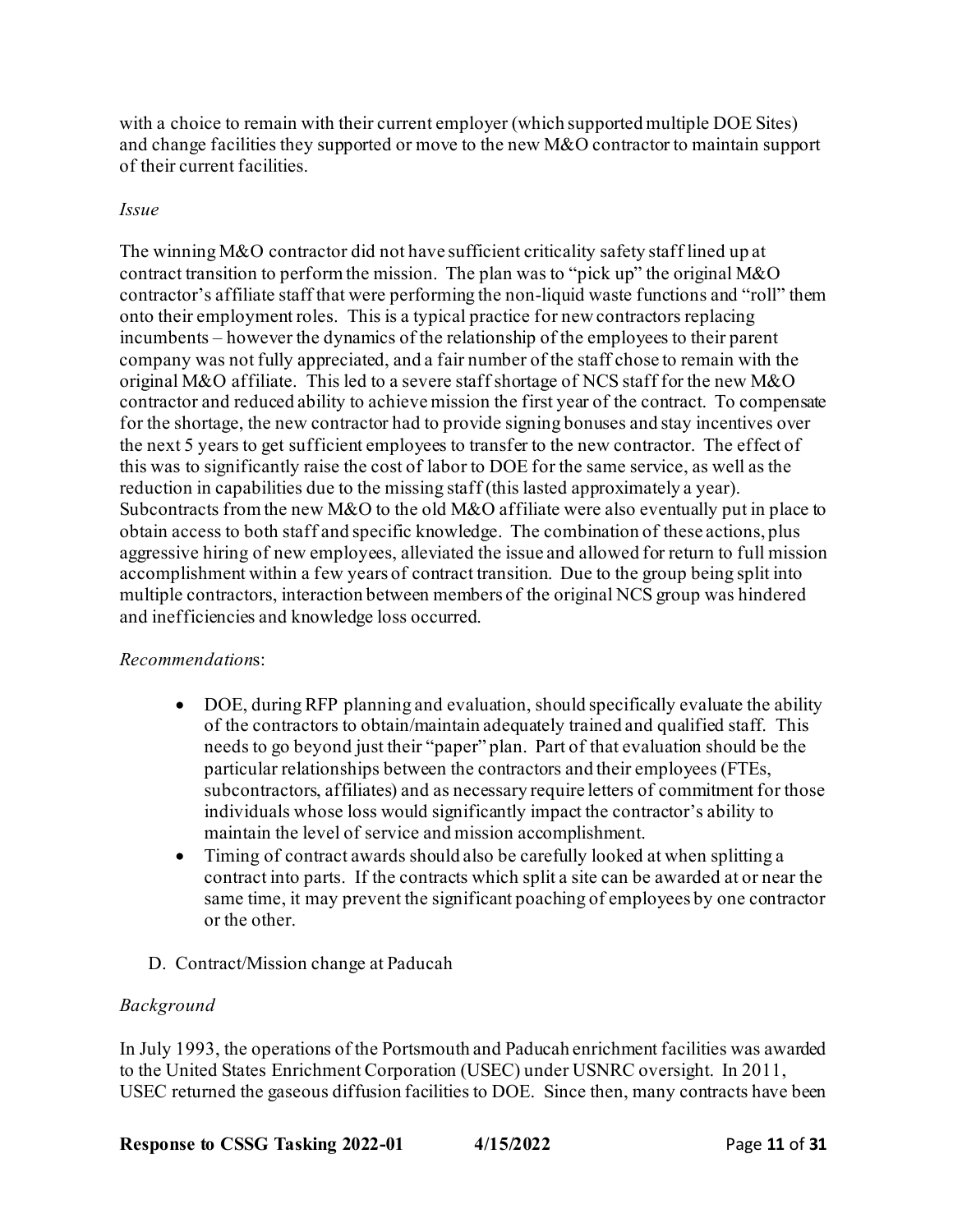issued for a variety of services at these sites. Major contracts included services for depleted uranium conversion, gaseous centrifuge operations, decontamination and decommissioning cleanup activities, and site office technical support. In 2013 the M&O contract for Paducah was transitioned from NRC purview back to DOE-EM in preparation for eventual D&D activities. This initial contract was for "surveillance" of the sites, and as such was of limited duration (3 years) and limited funding. It was bid as a small business set aside.

# *Issue*

Due to the small size of the contractor awarded this contract, NCS resources to draw on in support of the contract was quite limited. The short duration of the contract made finding NCS resources (both staff and leadership) to commit to the project even more challenging and hampered efforts to train new NCS staff since they would only just be getting qualified with facility experience at the conclusion of the contract period. Since the short contract duration did not support significant investment in the NCS program by the new contractor, the program limped along with limited support both at the contractor and DOE oversight level until new, longer-duration contracts were put in place.

Early in the transition to the new D&D contractor an assumption was made that the NCS controls were for an operating plant and they failed to follow significant NCS control limits. This led to further issues later in the D&D process.

# *Recommendations:*

- Contract durations and their attendant impacts should be carefully considered as part of the contract planning process. Short duration (less than 5 years) contracts should be avoided as it does not incentivize a contractor to invest in the NCS program or allow time for improved performance or staff development.
- The ability of a contractor to attract and retain resources (especially NCS resources) should be considered carefully as part of the contract award process.
- Ensure the new contractor with a new mission understands which NCS controls remain relevant to the operations being performed.
- E. Organizational change at Los Alamos National Laboratory (LANL)

# *Background*

LANL and the NCS program have undergone a number of contract and organizational transitions since 2006. The first contract transition from the University of California (UC) to Los Alamos National Security L.L.C. (LANS) occurred in 2006. In 2018, a portion of waste operations was moved from NNSA to DOE-EM and contracted to Newport News Nuclear BWXT (N3B). The last contract transition from LANS to Triad National Security L.L.C. (Triad) occurred in 2018.

The CSSG has documented LANL NCS organizational impacts in Tasking 2011-06, *Focused Criticality Safety Review at LANL Plutonium Facility (PF-4),* Tasking 2013-02, *CSSG*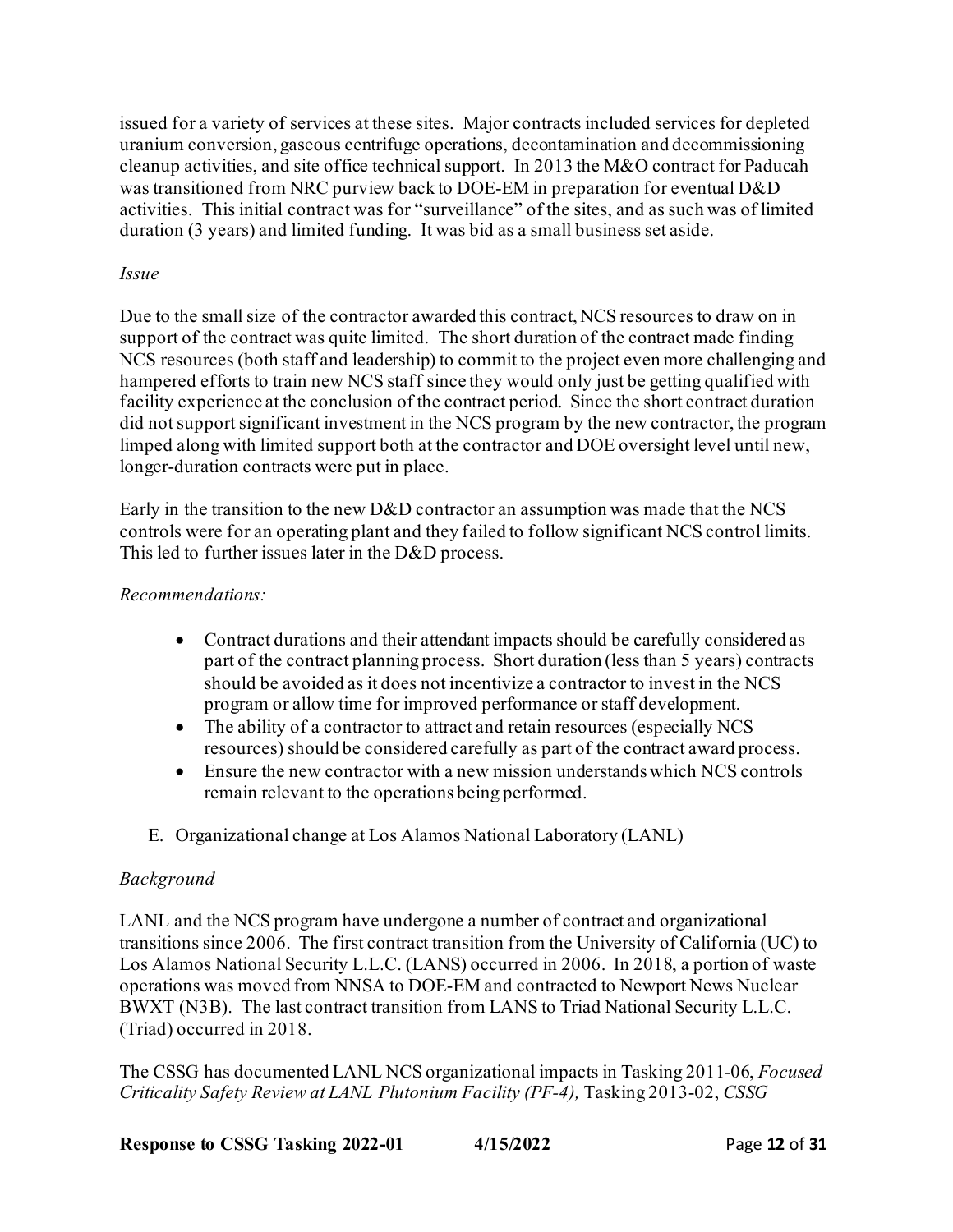*Assessment of Scope of Operations and Criticality Safety Staff Capacity and Review of Los Alamos National Laboratory CAP and Metrics for the Nuclear Criticality Safety Program,*  and Tasking 2017-04, *CSSG review of the LANL CSP*.

## *Issue*

Prior to 2006 (contract transition from UC to LANS) the criticality safety group resided in the health and safety organization of the LANL management structure. Under LANS the NCS group moved to the Nuclear and High Hazard Operations organization. Over the course of the next six years, NCS expectations changed from "expert based" to "compliance based" and the group's interactions with the operating groups began to change. Over this time period the NCS group began to erode with the eventual departure of the entire, experienced staff in 2012. The CSSG presaged such in Tasking 2011-06. Informal exit interviews indicated that management above the NCS group did not understand NCS, neither technically nor operationally. In particular, the importance of an experienced, cohesive, functioning group was not appreciated and supported. In addition, to the demise of the NCS group, the LANL Nuclear Criticality Safety Committee (NCSC) was dissolved. Senior management was of the opinion that NCS engineers were simply plug and play nuclear engineers.

Beginning in 2013 the lack of experienced/qualified criticality safety staff and failures in the con-ops programs led to a Sitewide pause in fissile material operations. Over the next 3-5 years, the NCS group was re-established with new training/qualification programs and heavy reliance on contractor support (which was qualified, but not fully familiar with the processes). This lack of "history" behind why many of the limits and evaluations were written the way they were, coupled with some computational errors found in some of the evaluations, led to a period of increased conservatism in the evaluation of limits and additional restrictions on operations of the processes leading to resumption.

Ultimately, the NCS group was elevated to division status and after rotation through several group leaders with little to no NCS experience, a division leader was hired with some NCS experience. However, as noted in CSSG Tasking 2017-04, the division leader was inexperienced as a manager. In 2018, the division leader departed and was replaced by a division leader with management experience but no technical criticality safety experience. During this period, signing and retention salary programs were put in place to help stem the attrition. However, with the significant reduction in facility-knowledgeable NCS engineers to act as mentors, many of the initial tranche of new NCS staff brought on left the lab as soon as they were qualified. The NCSC was re-established and began again to monitor and provide guidance to senior site leadership associated with the health of the NCS program.

Two transitions occurred in 2018, one transitioned waste operations to N3B with a commensurate standing up of a new NCS group followed by the LANS transition to Triad. Naturally, N3B enticed several LANL NCS analysts to leave, exacerbating an already fragile situation.

NCS was reorganized under ALD-ESHQSS (health and safety). In 2019, NCS moved from ALD-ESHQSS to ALD-FO (facility operations under the director for nuclear safety),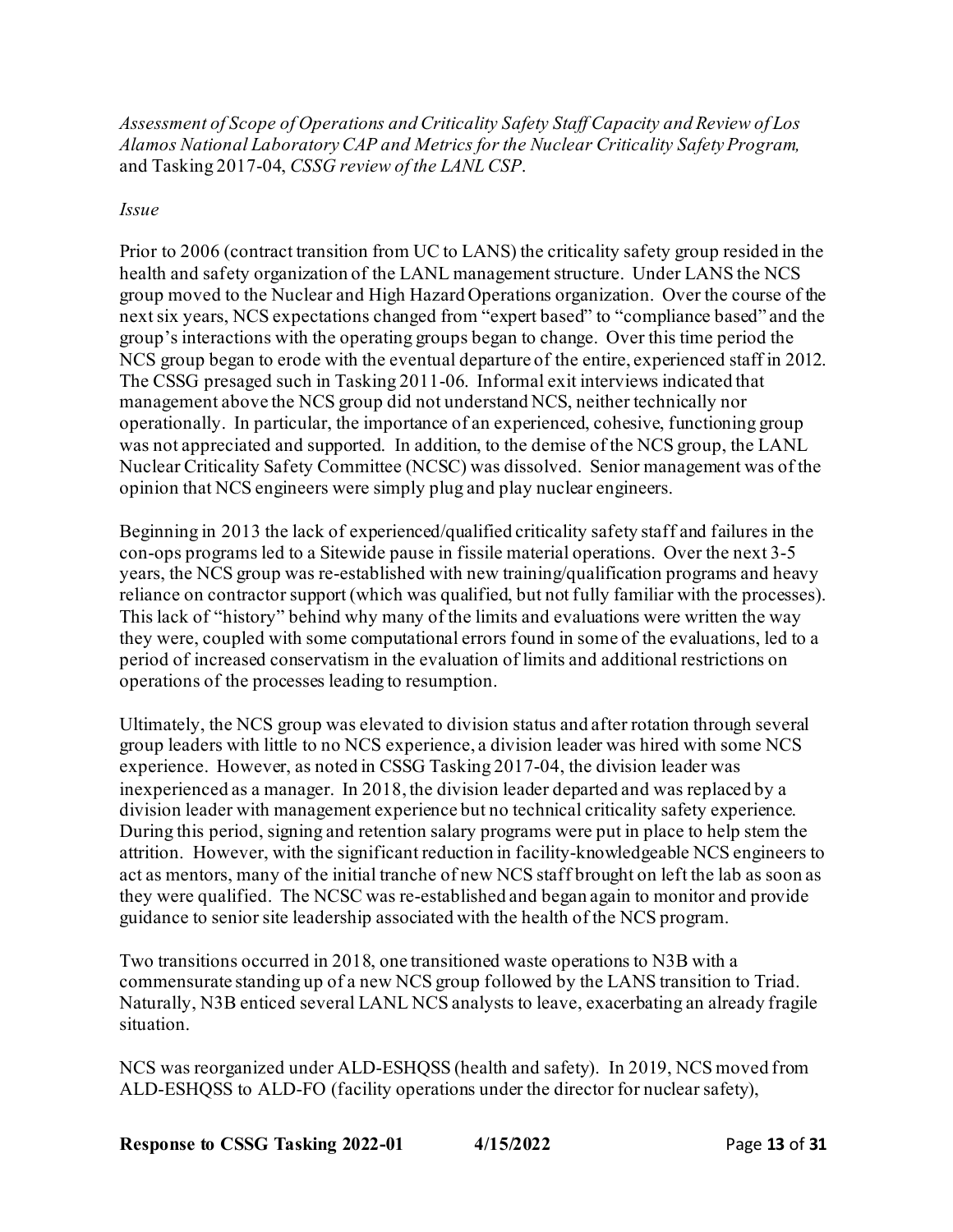organizationally similar to the change made during the LANS transition. The change was made without consultation with the NCSC who subsequently reminded Triad of the results under the LANS organization.

Currently, ALD-PI (plutonium infrastructure) is attempting to establish a criticality safety group to support capital projects necessary to meet increased pit production requirements. While this group resides within the NCS Division, its creation has resulted in the introduction of new job classes and paybands not currently used in the balance of the division.

As a result of these myriad management, organizational, and contract transitions, turnover amongst NCS staff has been high (~ten-fold that prior to 2006). While functional, the NCS program experiences regular staff turnover and now ten years past the initial exodus still relies on contractor support/expertise. At the end of the fourth quarter of FY21, contractors comprised 6.5FTE out of 25.5FTE or 25% of the qualified analysts. Turnover and growth in numbers of the NCS staff has impacted operations in continuity of communications and consistent application of criticality safety philosophy.

# *Recommendations*:

- Upper management in the reporting chain of the NCS group should have operational awareness of or experience with the NCS function.
- The NCS group should be aligned outside of an operations focused management chain and report at the same level as radiological controls, industrial hygiene level, safety basis, etc.
- To the extent practical, the NCS function should be performed by a single group operating to a single NCS program to ensure consistency.
- Retention of sufficient NCS and production staff to maintain facility familiarity and "tribal knowledge" of the basis behind limits and evaluations must be constantly evaluated during transitions and organizational changes.
- Ensure a healthy NCSC that is actively engaged by senior management.
- F. Contract change combining Y-12 and Pantex

# *Background:*

In 2010, the NNSA established a management strategy where the Y-12 and Pantex complexes would be operated under one contract to provide more efficient management and projected large cost savings. The pending contract included significant cost savings targets which were to be achieved by combining operations of the two sites as a single nuclear security enterprise mission. The focus of the pending M&O contract on cost savings had immediate impact upon issuance of the Request for Proposal in 2011. The incumbent M&O contractor instituted budgetary restrictions and reductions to maintain a history of cost control through the proposal evaluation period. It is noted that certain NCS improvement initiatives were being funded during this time because of past oversight findings.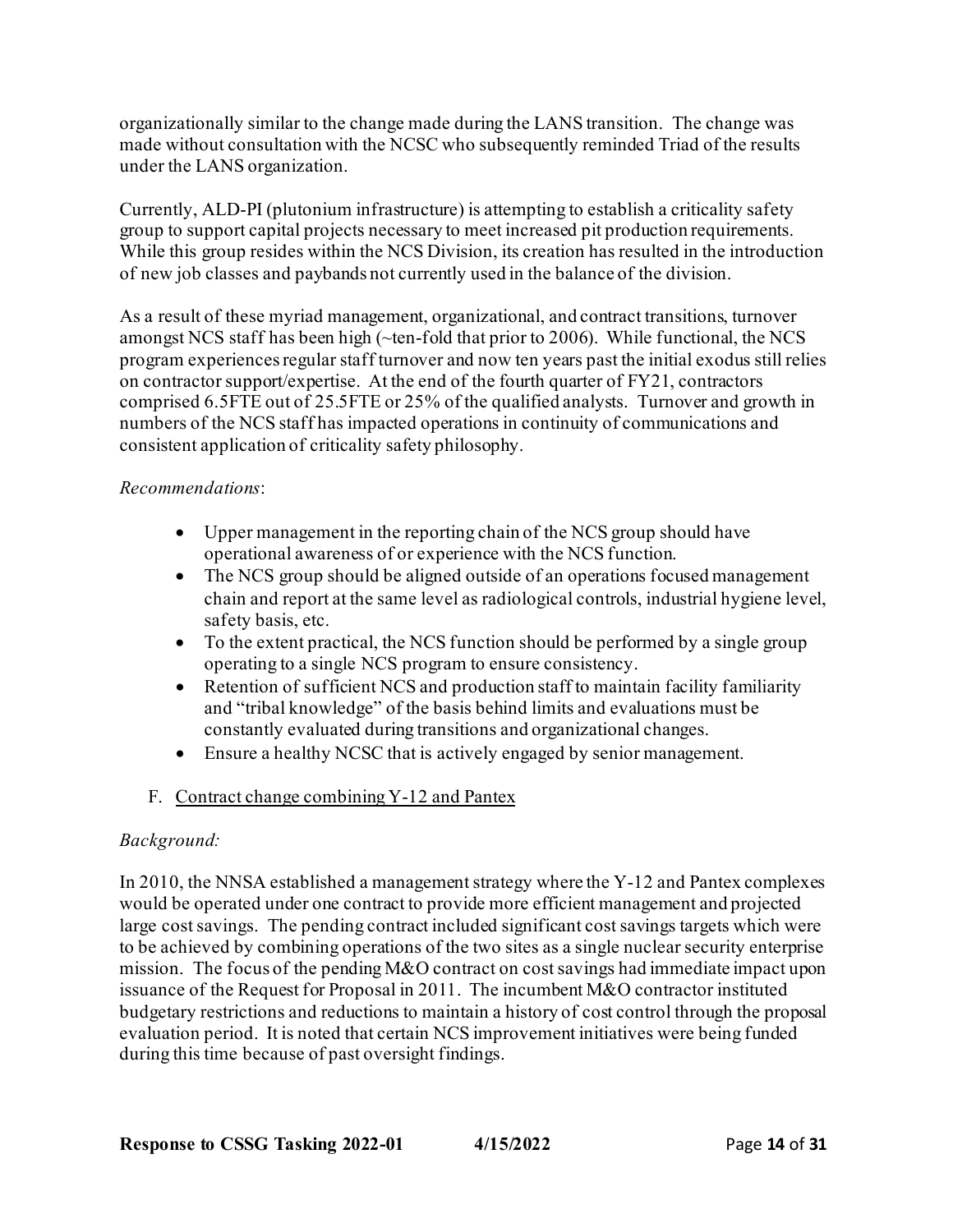In 2012, the NNSA Production Office (NPO) was established to bring the management of Y-12 and Pantex under one NNSA project office. The initial award date was January 2013, but initial issuance of the contract award was met by protests from the losing bidders. The time frame to resolve the challenges was extensive, bridging two budget years with completion of contract transition on July 1, 2014. During the contract protest evaluation period, the DNFSB issued a letter in 2013 to NNSA identifying thirteen areas requiring enhanced oversite during transition. None of these areas were directed to nuclear criticality safety even though the program was rated as "yellow" and had several improvement efforts in progress. There were areas in the letter that affected NCS such as aging infrastructure, safety culture, conduct of operations, and the contractor assurance system.

Concurrently, the Uranium Processing Facility project was in the design phase under the management and technical direction of a bidder competing with the incumbent M&O contactor.

Resolution of the challenges resulted in contact award to a bidder that was not the primary incumbent, though they were on the M&O management team. However, the winning bidder's past responsibility did not include direct management in the NCS organization, and the transition team did not have any NCS expertise on the team. Many of the incoming engineering managers had no DOE facility experience.

## *Issue*

The new M&O contract was focused on production operations and achieving significant cost savings. This was driven through contract evaluation activities, production evaluation activities and the award fee process. Early cost savings actions focused on staffing "needs". This, along with combining two separate production agencies and the effort to "harmonize" both operating practices and benefits had the net effect of driving management focus away from safety program continuous improvement activities. Early transition strategy called for NCS engineers to be part of production teams and accordingly report to those teams organizationally. Budget for additional staffing to perform improvement initiatives was not included because budgeting was based on ongoing program and project needs and the Y-12 Nuclear Criticality Safety (NCS) Program was perceived as a support function to production operations rather than a core mission enablement program requiring continuous improvement. This shift also resulted in contractor and federal entities focusing resources on production improvements over time and not focusing resources on safety programs and continuous improvement.

During this same time period efforts were underway to support an initiative to replace many ongoing production operations taking place in "late in life" facilities with operations to begin in a new Uranium Processing Facility (UPF). UPF and Y-12 were separated organizationally on both the contractor side and the NNSA side resulting in two NCS organizations reporting to two separate engineering directors. Staffing for the UPF NCS organization was from subcontractors because the design and construction portion of the project was considered of being limited life and that eventually the UPF NCS "design" staff would not be needed.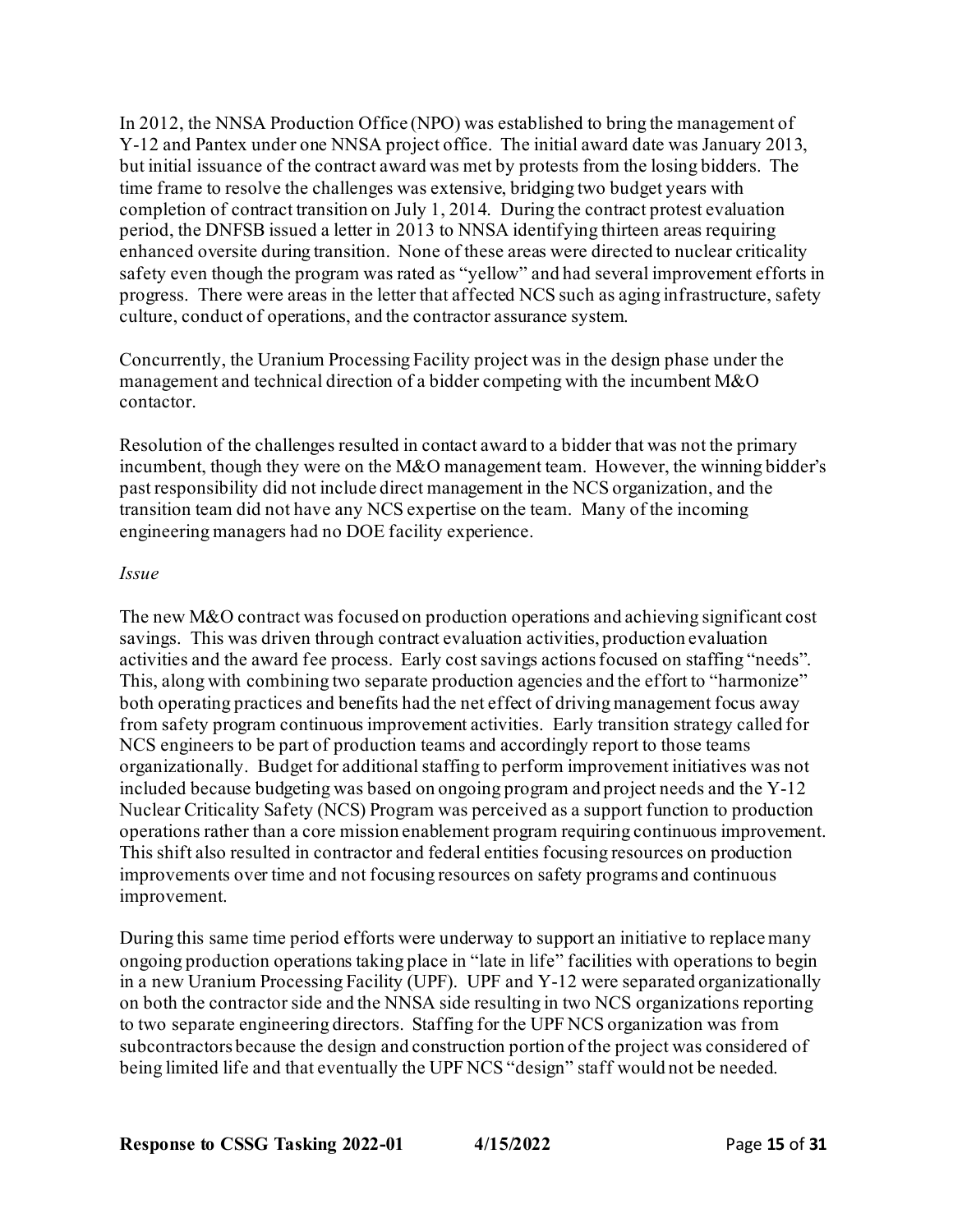UPF management attention was focused on properly scoping, designing, and subsequently building the new facility and parts of the Y-12 operation were operated with a mindset of "run to failure". Delays in UPF startup and continuing scope changes, led to some of the ongoing activities in the older facilities needing to continue for the foreseeable future. This caused delays as some of those operations/facilities needed refurbishment and catch-up of deferred maintenance, leading to criticality safety challenges.

Combining the Pantex and Y-12 operations also presented new challenges for NCS because the programs at the two facilities were vastly different due to the nature of the hazards. This created a new, major endeavor to combine organizations that was not anticipated as part of the improvement efforts that needed to continue, thereby requiring redirection of resources from one effort to another.

Further, the significant human resources benefits changes that came along with the new M&O contract accelerated an already existing staff attrition problem in both production and NCS staff resulting in the NCS Program not being able to maintain a core staff of experienced and qualified NCS personnel dedicated to supporting production operations at the two sites. Loss of both NCS and production staff led to a reduction in available process knowledge, eventual process drift, and subsequent fissile material accumulation events leading to production pauses at the site. Some of these events were repeats of similar events which had occurred in the past but for which effective corrective actions had either not been fully implemented or had been removed as the "reason" for them being there had been lost. While not part of the NCS organization, the nuclear safety organization at Pantex suffered greater than 50% attrition after contract change leaving the site with only a few senior experienced personnel. This consumed much management attention that otherwise might have been directed to NCS needs at Y-12.

# *Recommendations:*

- Ensure high level company (enterprise) leadership for the NCS function (both the day-to-day engineering function and the broader continuous improvement function)
- Ensure continuous improvement in NCS is directly called out and scored as part of any new contract to ensure proper focus on necessary initiatives.
- Ensure retention of qualified NCS staff is recognized as a high priority need and ensure that training, pay, and critical skills retention programs are appropriately set up to mitigate any attrition that does occur.
- Ensure that cost savings targets are not allowed to degrade core mission enablement functions (like NCS, system engineering, maintenance).
- Ensure that mission changes to be implemented in the future are not allowed to degrade the expectation for "excellent operation" at the current time.

# **CONCLUSIONS AND RECOMMENDATIONS**

As have been highlighted in these examples, transitions of contracts, missions, regulators, and organizations can (and have) resulted in negative impacts to criticality safety with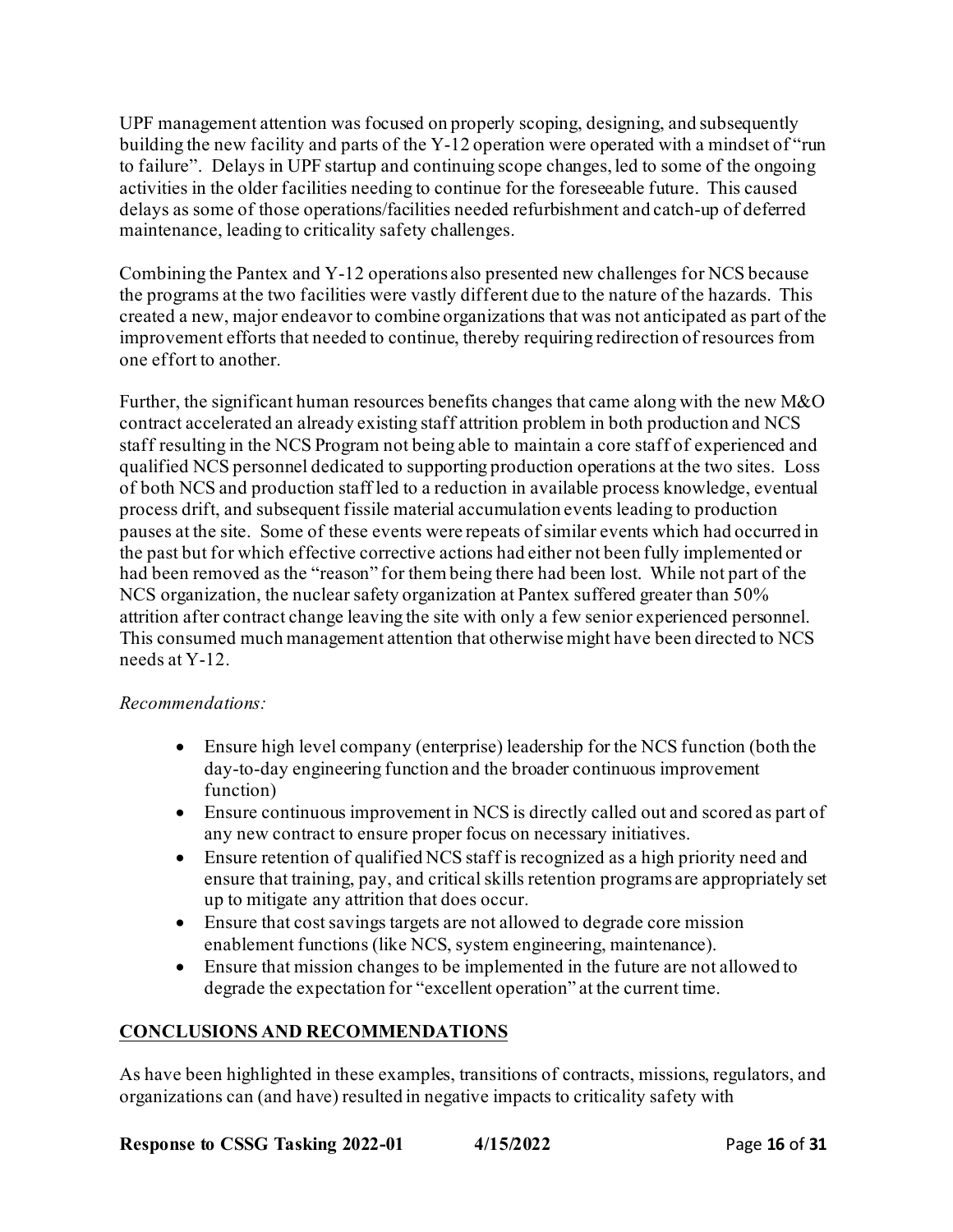concomitant mission impact. Careful consideration throughout the entire planning, selection, transition, and operational process is necessary to avoid or mitigate unintended negative consequences to the criticality safety program. Based on these experiences, the guidance/recommendations in Table 1 are provided to assist the DOE in maintaining the health of the NCS program during contract or organizational transitions.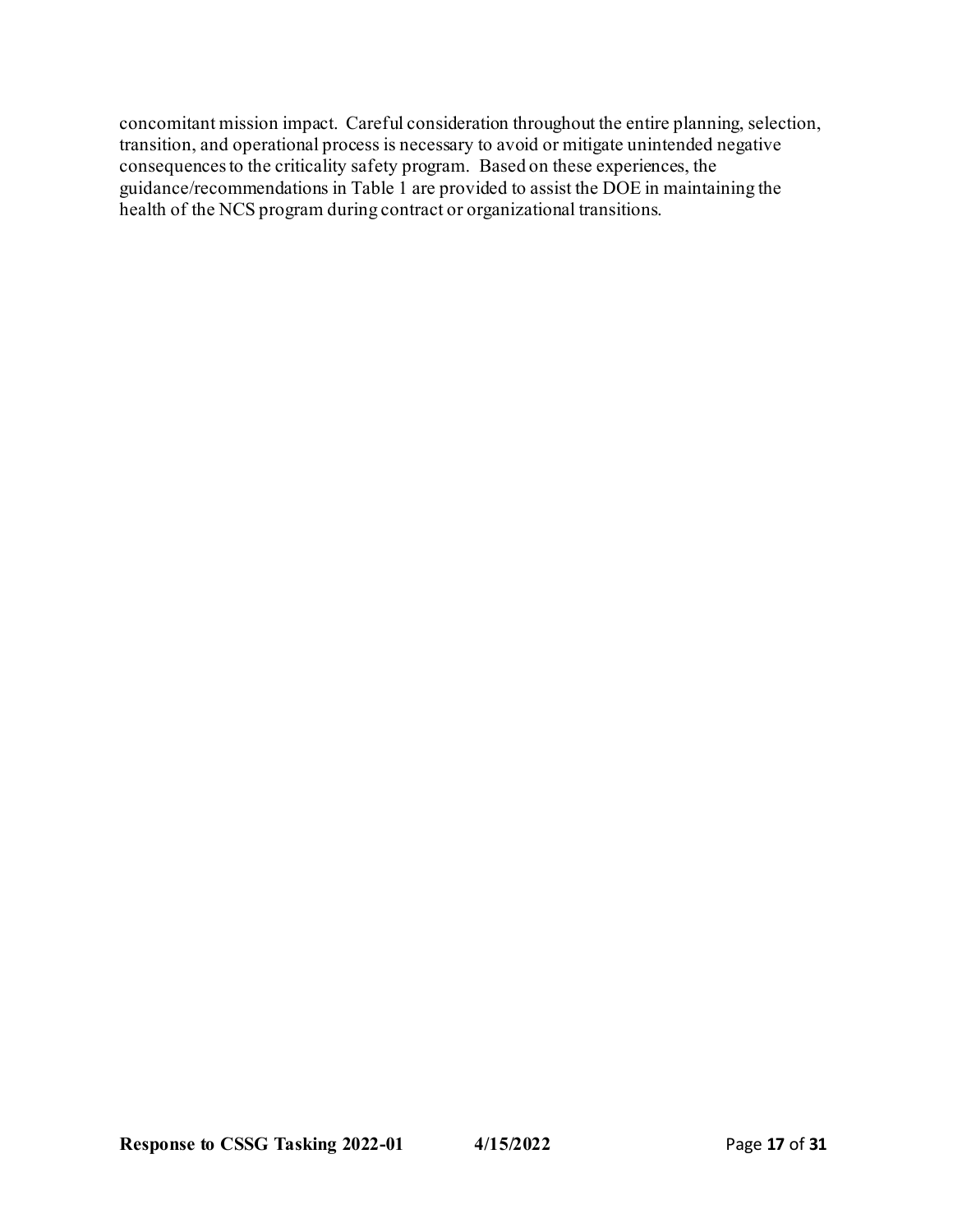| Table 1 – Guidance and Recommendations to DOE for Effective Oversight of Criticality |
|--------------------------------------------------------------------------------------|
| Safety in Contract Transition                                                        |

| <b>Timeframe</b>              | <b>Guidance/Recommendation</b>                                                                                                                                                                                                                                                                                                                                                                                                                                                                                                                      | <b>References</b>                                                                        |
|-------------------------------|-----------------------------------------------------------------------------------------------------------------------------------------------------------------------------------------------------------------------------------------------------------------------------------------------------------------------------------------------------------------------------------------------------------------------------------------------------------------------------------------------------------------------------------------------------|------------------------------------------------------------------------------------------|
| Request for<br>Proposal (RFP) | If there are/will be multiple regulatory owners at a<br>single site, these DOE organizations should<br>coordinate during RFP development and evaluation<br>to ensure that missions of all organizations can be<br>maintained both during and after the contract<br>transition.                                                                                                                                                                                                                                                                      | Tasking 2020-01,<br>What's Wrong<br>with Criticality<br>Safety Programs?<br>2020 version |
|                               | Where possible, avoid RFPs which 'split' existing<br>NCS scope into multiple contracts/contractors: To the<br>extent practical, the NCS function should be<br>performed by a single group operating to a single<br>program to ensure consistency. One exception is if<br>the missions are so dissimilar that having different<br>programs to tailor NCS to the operational needs<br>makes sense. Where split contracts cannot be<br>avoided, award those contracts simultaneously to<br>prevent significant staffing shifts between<br>contractors. |                                                                                          |
|                               | Prime contract durations and their attendant impacts<br>should be carefully considered as part of the contract<br>planning process. Short duration (less than 5 years)<br>contracts should be avoided as it does not incentivize<br>a contractor to invest in the program or allow time for<br>improved performance or staff development.                                                                                                                                                                                                           |                                                                                          |
|                               | In the RFP, require the contractor to submit a written<br>plan on how to manage the NCS program specifying<br>the organization, its mission and vision, its customers<br>and scope of services, its required competencies,<br>staffing and financial resources, reporting chain, and<br>funding model.                                                                                                                                                                                                                                              |                                                                                          |
|                               | DOE, during RFP planning and evaluation, should<br>specifically evaluate the ability of the contractors to<br>attract, retain, and maintain adequately trained and<br>qualified staff.                                                                                                                                                                                                                                                                                                                                                              |                                                                                          |
|                               | Ensure continuous improvement in NCS is directly<br>called out and scored as part of any new contract to<br>ensure proper focus on existing and necessary<br>initiatives.                                                                                                                                                                                                                                                                                                                                                                           |                                                                                          |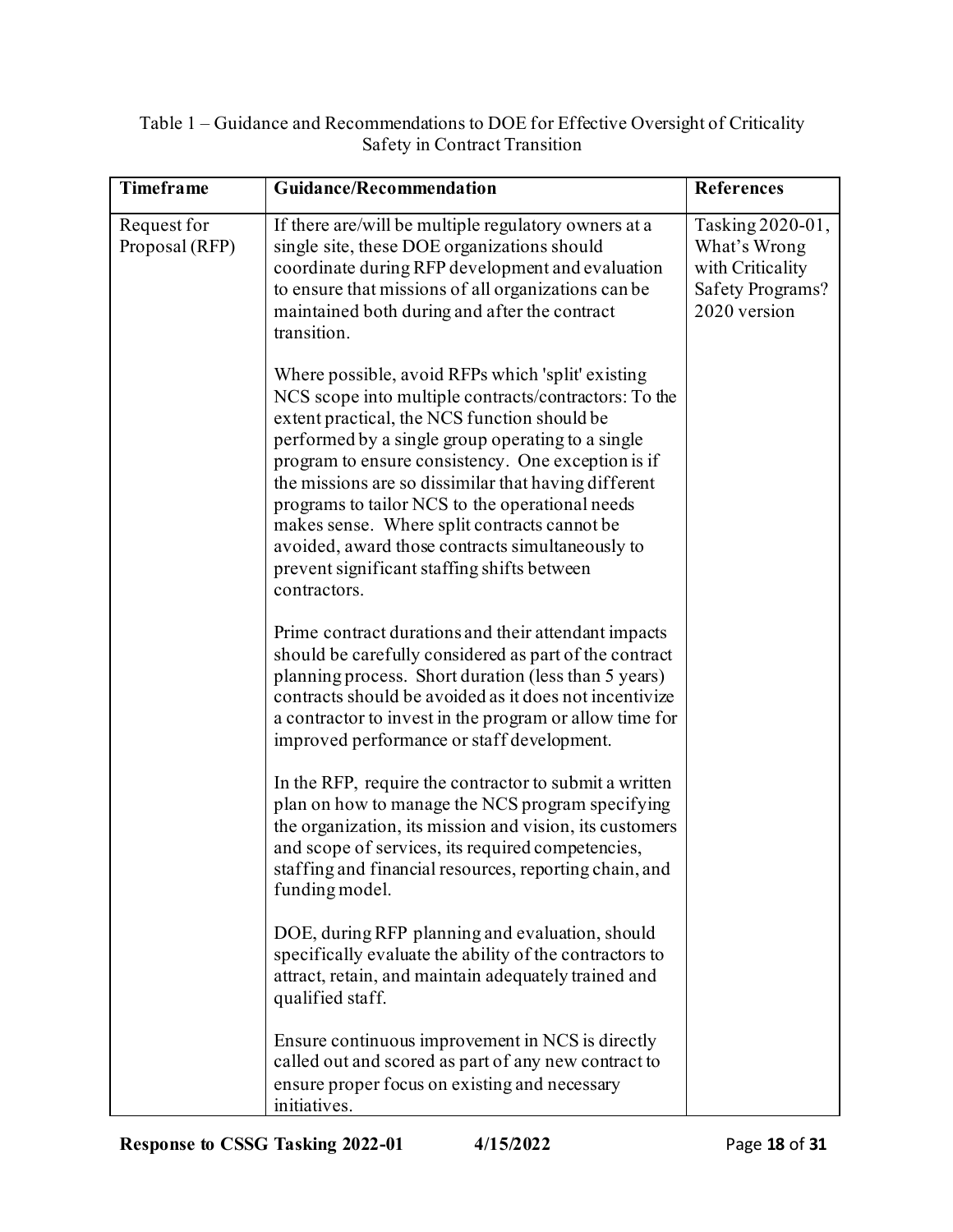|                                                        | Request CSSG review of Field Office NCS staffing<br>levels with recommendations, as needed, for<br>augmented staff during RFP review, interviews,<br>selection, and transition.                                                                                                                                                                                                                                                                                                                                                                                                                                                                                                                                                |                                                                                                                    |
|--------------------------------------------------------|--------------------------------------------------------------------------------------------------------------------------------------------------------------------------------------------------------------------------------------------------------------------------------------------------------------------------------------------------------------------------------------------------------------------------------------------------------------------------------------------------------------------------------------------------------------------------------------------------------------------------------------------------------------------------------------------------------------------------------|--------------------------------------------------------------------------------------------------------------------|
| Interview and<br>selection of a new<br>site contractor | Ensure the bidding site contractor addresses metrics<br>including those specified in the annual DOE report to<br>DNFSB on contractor criticality safety programs and<br>has identified key resources essential to address<br>identified issues, improve processes, and maintain or<br>build a strong CSP.<br>Ensure retention of qualified NCS staff is recognized<br>as a high priority need and ensure that training, pay,<br>and critical skills retention programs are<br>appropriately set up to mitigate the effects from any<br>attrition that does occur.                                                                                                                                                              | Tasking 2020-01,<br>What's Wrong<br>with Criticality<br>Safety Programs?<br>2020 version                           |
|                                                        | Ensure high level company (enterprise) leadership for<br>the NCS functions (both the day-to-day engineering<br>function and the broader continuous improvement<br>function)<br>Upper management in the reporting chain of the NCS<br>group should have operational awareness of or<br>experience with the NCS function.                                                                                                                                                                                                                                                                                                                                                                                                        |                                                                                                                    |
| Site contract<br>transition                            | Integration or separation of criticality safety staff by<br>contract and the attendant impacts on staffing,<br>process knowledge, procedures, programs and<br>records should be evaluated to determine ways to<br>minimize mission impacts.<br>Impacts on the NCS organization, its infrastructure,<br>access to information, staffing, and programs should<br>all be evaluated as part of the contract transition.<br>Ensure criticality safety is a safety discipline and<br>organization separate from health physics and safety<br>basis and reports to a top-level site contractor<br>manager.<br>Identify key resources including a budget and staffing<br>plan including hiring, retention, and succession<br>planning. | Tasking 2020-01,<br>What's Wrong<br>with Criticality<br><b>Safety Programs?</b><br>2020 version<br>Tasking 2009-01 |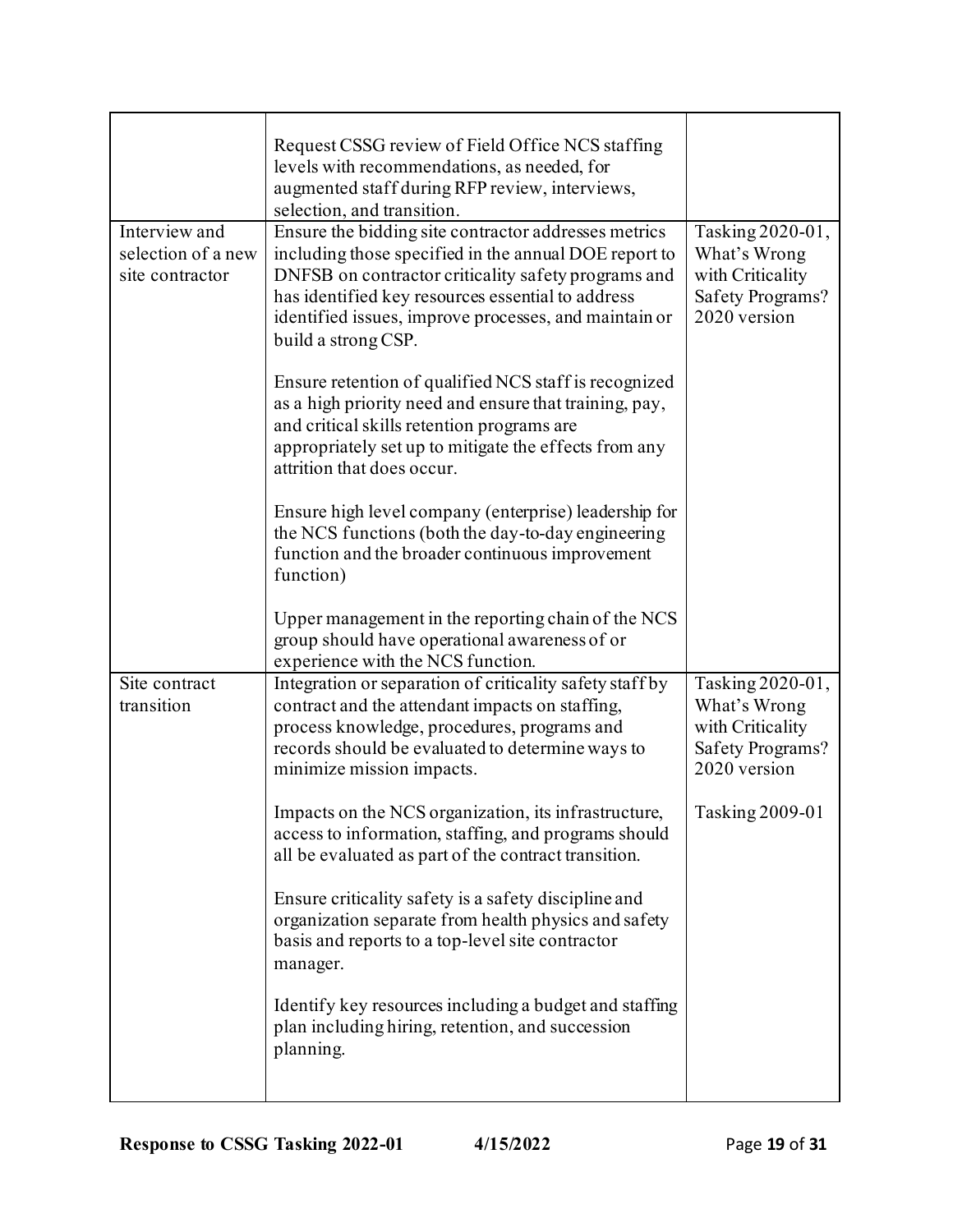|            | Ensure the contractor submits a revised Criticality     |                  |
|------------|---------------------------------------------------------|------------------|
|            | Safety Program Description Document as required by      |                  |
|            | DOE O 420.1C.                                           |                  |
|            |                                                         |                  |
|            | Ensure that during transition, issues management        |                  |
|            | systems are not purged or replaced without a full       |                  |
|            | understanding and documentation of the issues and       |                  |
|            | their current status. Open issues should be identified  |                  |
|            | by the new contractor along with commitments to         |                  |
|            | continue resolution of current issues.                  |                  |
|            |                                                         |                  |
|            | Ensure the contractor retains or establishes a Nuclear  |                  |
|            | Criticality Safety Committee (NCSC) as another          |                  |
|            | means of ensuring engagement with senior managers.      |                  |
|            | Note CSSG Response to Tasking 2009-01 provides          |                  |
|            | guidance on the purpose, structure, and operations of   |                  |
|            | criticality safety committees.                          |                  |
| Contractor | Ensure criticality safety is formally identified as a   | Tasking 2020-01, |
| operations | functional area with its own performance metrics so     | What's Wrong     |
|            | that the contractor and field office can effectively    | with Criticality |
|            | assess the integrated health of the criticality safety  | Safety Programs? |
|            |                                                         | 2020 version     |
|            | program.                                                |                  |
|            | Ensure that the impacts of staff loss due to change of  |                  |
|            | benefits and reorganization do not adversely impact     |                  |
|            | the criticality safety organization.                    |                  |
|            |                                                         |                  |
|            | Consider specific actions to retain key personnel       |                  |
|            | (e.g., who retire due to change of benefits) as         |                  |
|            | contractors to ensure a smooth transition.              |                  |
|            |                                                         |                  |
|            | Ensure a healthy NCSC that is actively engaged by       |                  |
|            | senior management.                                      |                  |
|            |                                                         |                  |
|            | Ensure that contractors are not driven to a "mission"   |                  |
|            | safe essential" program mentality where continuous      |                  |
|            | improvement is sacrificed for cost savings.             |                  |
|            |                                                         |                  |
|            | If split contracts are put in place, ensure contractors |                  |
|            | are incentivized to also promote overall site mission   |                  |
|            | accomplishment (e.g., planning for and availability of  |                  |
|            | service level agreements between contractors should     |                  |
|            | be evaluated if multiple contractors are on the site.)  |                  |
|            |                                                         |                  |
|            | Ensure that mission changes to be implemented in the    |                  |
|            | future are not allowed to degrade the expectation for   |                  |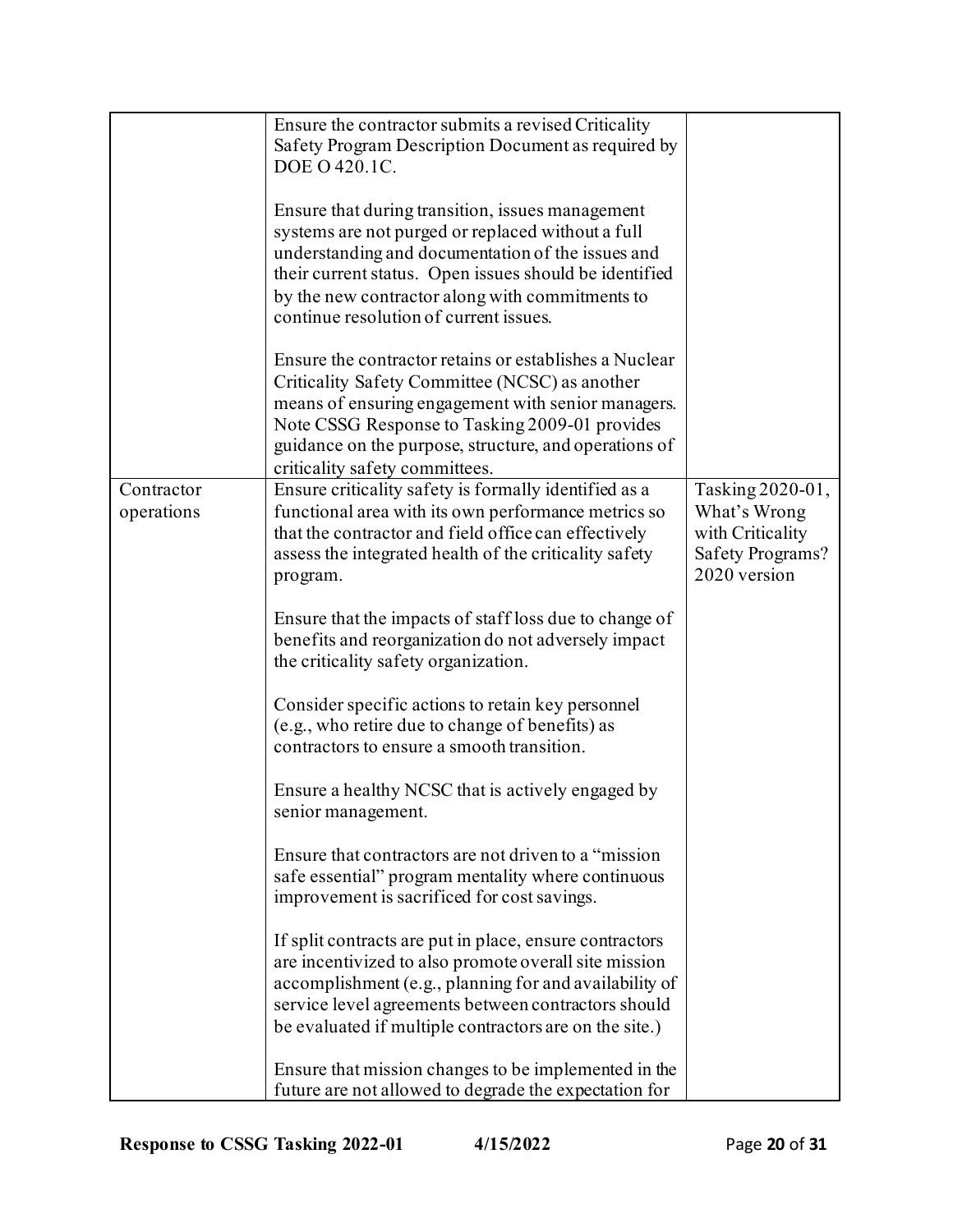| "excellent operation" at the current time.                                                                                             |  |
|----------------------------------------------------------------------------------------------------------------------------------------|--|
| Ensure new contractors with new missions<br>understand which limits and controls remain relevant<br>to the operations being performed. |  |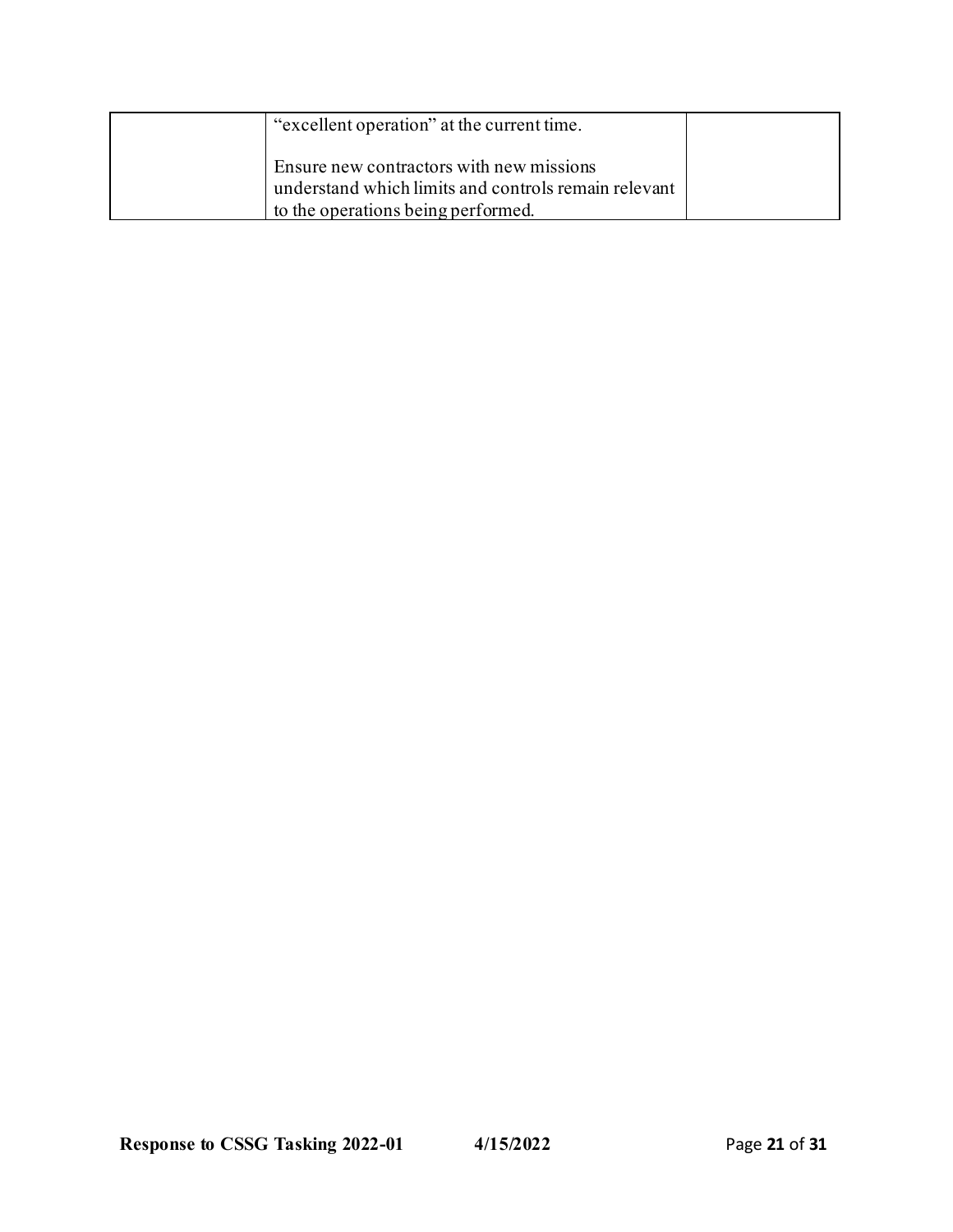# **ATTACHMENT A**

**CSSG Tasking 22-01**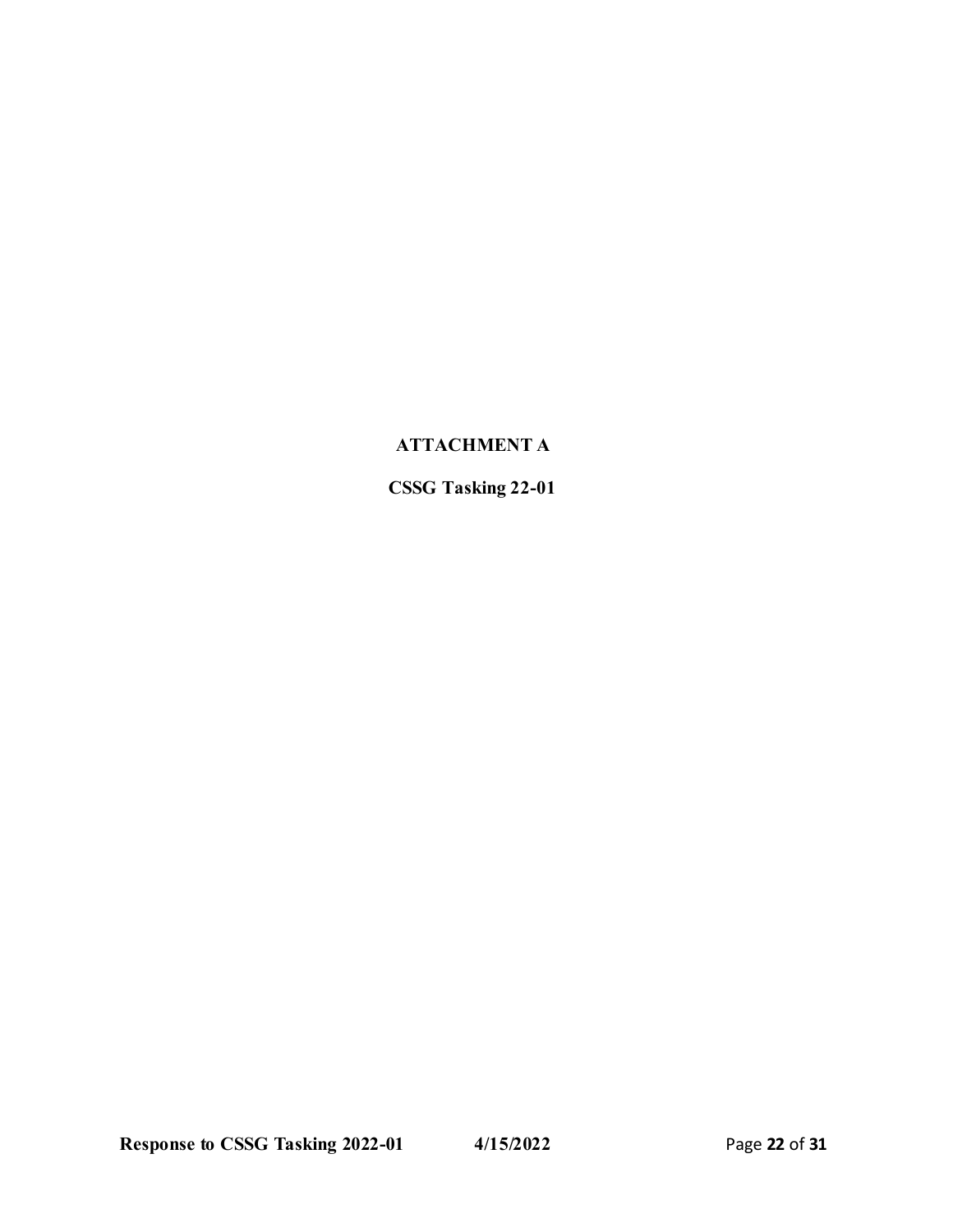#### **CSSG TASKING 2022-01**

Date Issued: January 31, 2022

#### **Task Title:**

• CSSG Guidance to NNSA on Contract Transition Regarding Criticality Safety

#### **Task Statement:**

The CSSG has been requested to develop considerations to help NNSA oversight ensure successful contract transition for large Management & Operation, Management & Integration, and Indefinite Delivery Indefinite Quantity contracts from the perspective of Criticality Safety. This should be based on CSSG experiences with previous large NNSA/EM contract transitions (e.g., Livermore, LANL, Y-12/Pantex, INL/ICP, and Savannah River) and significant changes impacting criticality safety (organizational, funding, mission). This guidance is provided with the purpose of avoiding issues found during past transitions.

The scope of the review should consider including the following topics:

- Criticality safety practices in support of mission success.
	- a. Proper use of conservatism/assumptions/process knowledge during Criticality Safety Evaluation Process
	- b. Continuing criticality safety integration with Safety Basis and Operations.
	- c. Development of relationships between the new contractor and the local field office.
	- d. Potential unintended consequences of the contract language/incentives/timing on Criticality Safety
- Criticality Safety post transition and due diligence.
	- a. Ability to understand and alleviate past criticality safety issues from the outgoing contractor (tribal knowledge).
	- b. Criticality Safety organizational structure and position in the organization
	- c. Criticality Safety staffing ability/retention of the new contractor coming into the contract.
	- d. Knowledge transfer and collective knowledge retention among Criticality Safety practitioners.
	- e. Criticality Safety Training and Qualification post transition.
	- f. Maintenance of the criticality safety program at a level beyond "minimum mission essential".
- Informed decision making on the continuation/support for Criticality Safety Committees.

Based on the past experiences the CSSG is to provide recommendations on any issues identified and proposed/alternative approaches. The intent of the review is for the CSSG to use its' collective wisdom to provide guidance/alternatives for criticality safety oversight to be implemented by NNSA during and immediately after contract transition to provide additional certainty of mission execution and minimize the potential for rework due to operational or regulatory concerns post transition. If identified during the review, the CSSG can also provide any suggestions for approaches to be used by NNSA procurement to best evaluate, during the contract selection process, a prospective team's ability to execute criticality safety.

The review should consist of:

- a kickoff meeting with the CSSG writing team, NNSA Field Officials (e.g., NPO nuclear safety, DOE-SR nuclear safety) responsible for Criticality Safety during/post transition, NNSA HQ/CDNS staff with criticality safety oversight responsibilities, DOE-NCSP leadership)
- recollections and reviews of previous CSSG reviews/taskings involving past transitions, significant changes impacting Criticality Safety, and/or subsequent issues,
- interviews of selected individuals,
- request for comments by the DOE CSCT,
- review by the full CSSG, and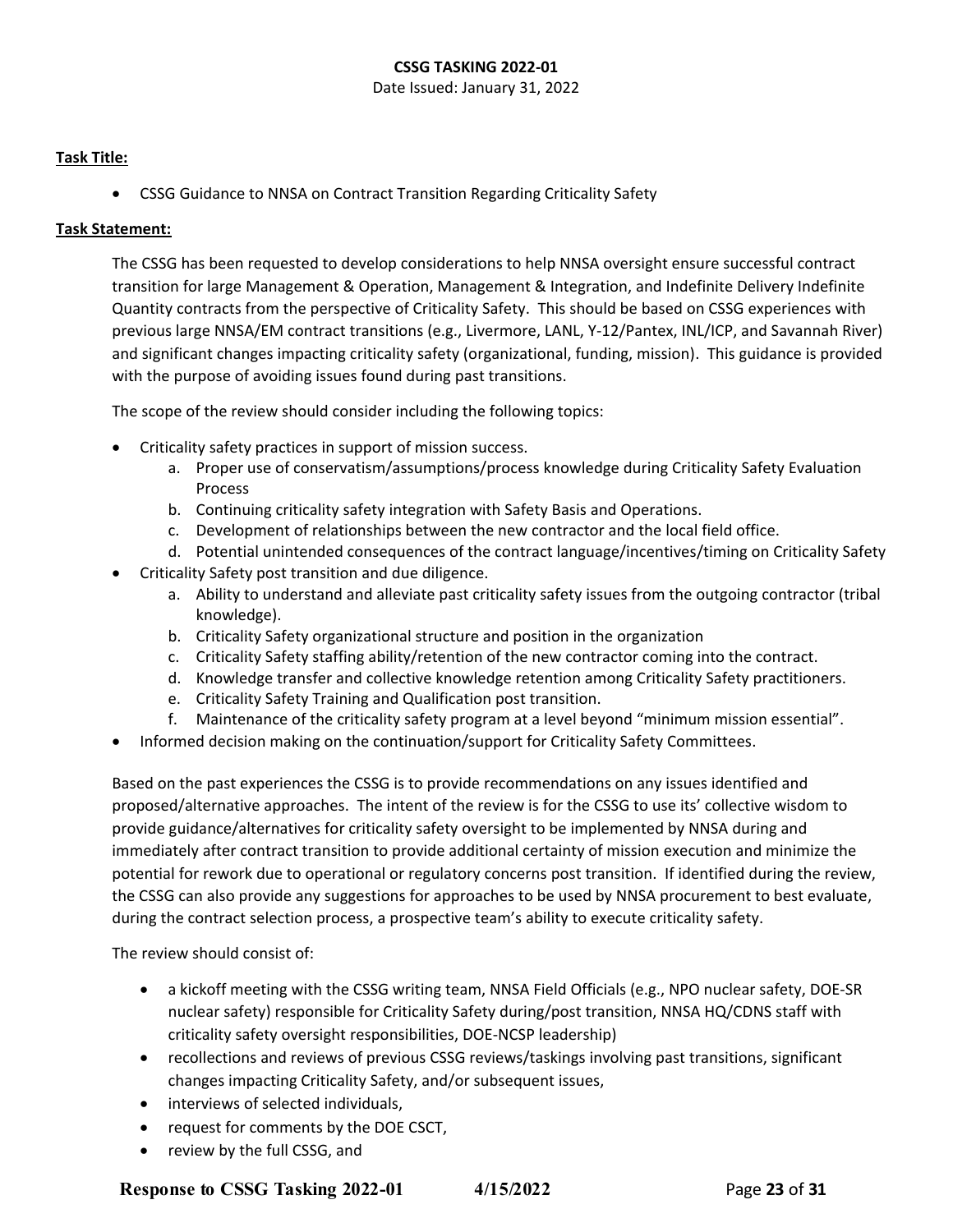• a tasking report and outbrief to NA-50 (others if requested).

To the extent practical, meetings and interviews should be done remotely to minimize face-to-face contact.

#### **Period of Performance:**

• The Task should kick off the effort by February 11, 2022, with the final version for posting to the NCSP website by April 30, 2022

#### **Resources:**

CSSG Task 2022-01 Team Members:

- Fitz Trumble (Team Leader)
- Dave Heinrichs (Livermore)
- David Hayes (LANL)
- Kevin Reynolds (Y-12)
- CSSG members will use their FY22 NCSP CSSG support funding as applicable.

#### **Task Deliverables:**

- 1. The Task Team will kick off the effort by Feb 11, 2022
- 2. Task Team prepare a draft by March 15, 2022.
- 3. CSCT provide review comments by March 22, 2022.
- 4. Full CSSG provide review comments by April 1, 2022.
- 5. Task Team provide final version of document to NCSP Manager for review and posting by April 15, 2022.

#### **Task Completion Date:** April 30, 2022

Signed: <u>Angela S. Chambers</u> Digitally signed by Angela S. Chambers

**Angela Chambers, Manager US DOE NCSP Office of the Chief of Defense Nuclear Safety, NA-511**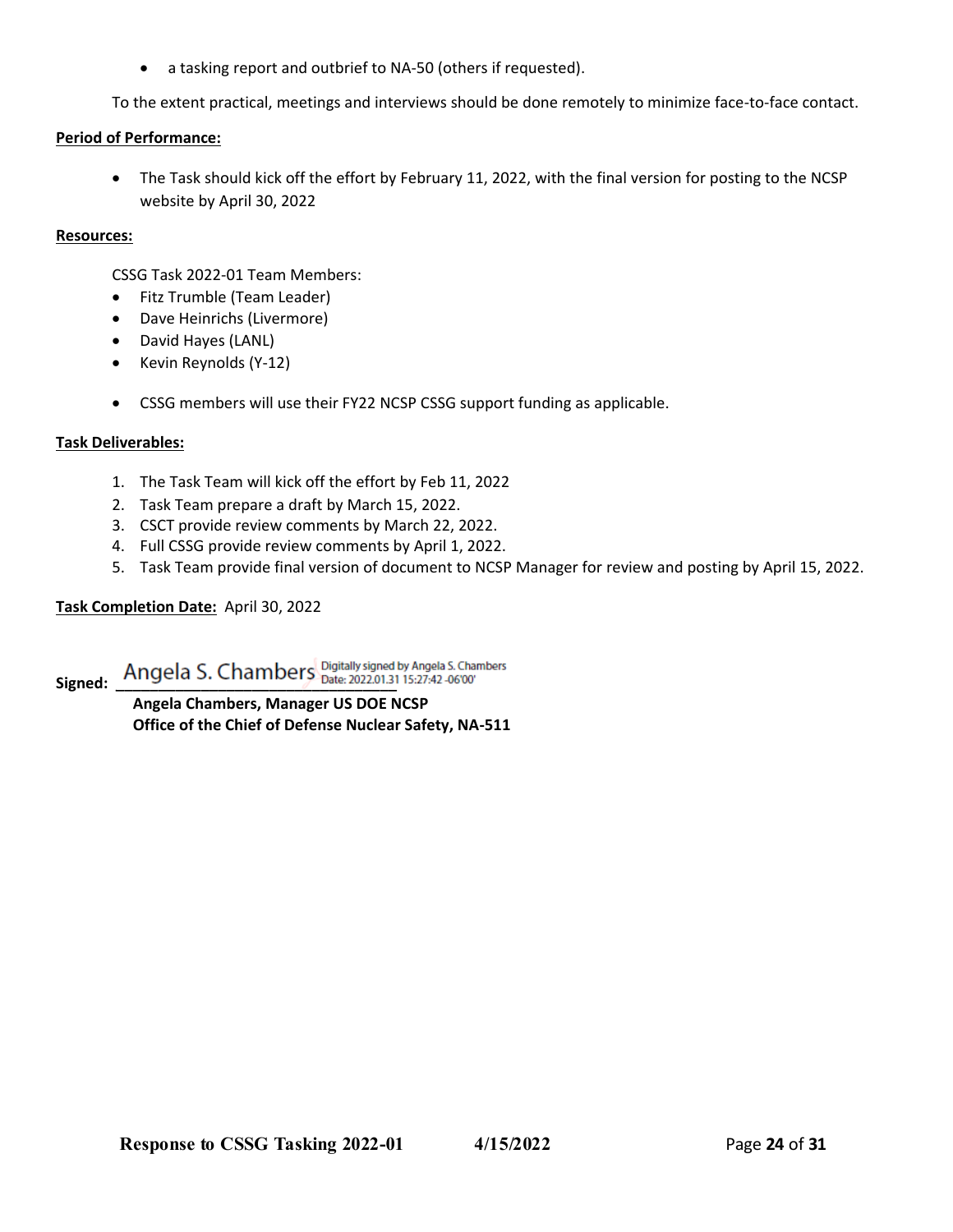# **ATTACHMENT B**

**Excerpt from NNSA Technical Bulletin 2017-1**  *The Greatest Threat to DOE Criticality Safety Programs*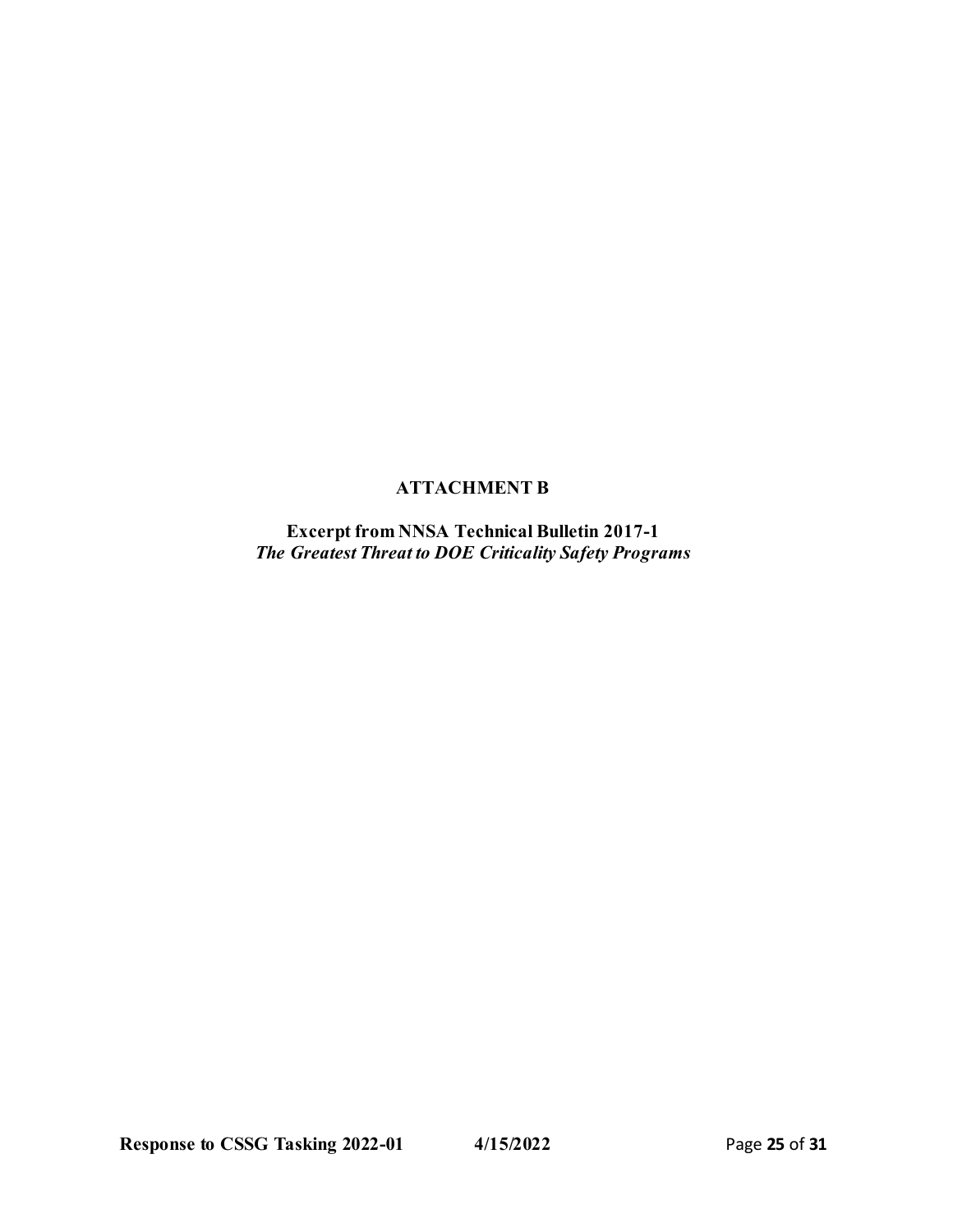# **Section I. Technical Articles**

Editor's Note: The following four articles reflect the opinions of the authors. NNSA does not necessarily endorse any of the conclusions presented; however, these articles are being published to inform readers and stimulate thought and discussion on the challenges that Department of Energy (DOE) safety programs face. Specifically the first article addresses concerns with DOE Criticality Safety Programs courtesy of Dr. McKamy's vast experience with these programs. Dr. McKamy left NNSA in November 2016 to join the Defense Nuclear Facilities Safety Board.

# **The Greatest Threat to DOE Criticality Safety Programs: Managing Change**

# **Dr. Jerry N. McKamy, formerly with NA-511 staff**

The single biggest threat to DOE criticality safety programs is unintended and undetected consequences due to change. This article is intended to document some of those past changes and stimulate thought on how DOE and its Contractors can best anticipate, detect and mitigate potential adverse impacts on criticality safety brought on by change.

Implementation of the ANSI/ANS-8 Standards and elimination of the practice of storing solution in unfavorable geometry vessels have dramatically reduced the frequency of criticality accidents in the U.S. and worldwide. The last U.S. criticality accidents in a NNSA defense facility occurred in 1958. From 1958 until 1989, there were no criticality accidents and no programmatic shutdowns in DOE facilities due to criticality safety concerns. However, there have continued to be major work stoppages at DOE facilities resulting in plant, laboratory, and facility shutdowns with enormous impacts on mission and costing the DOE millions of dollars to restore operations.

Here is a representative list of major DOE facility shutdowns due to criticality safety program problems:

- 1994-1996 Y-12 Enriched Uranium Operations due to Inadequate Conduct of Operations and Inadequate Documentation of the Criticality Safety Basis (DNFSB Recommendation 94-4)
- 1994-1995 Rocky Flats Plutonium Recovery Operations resulting from a nearmiss criticality accident in Building 771
- 1996-1997 Rocky Flats Plutonium Stabilization Activities due to discovery of inadequate criticality safety mass controls of some legacy waste drums containing hydrogenous waste
- 1997-1998 Livermore National Laboratory (LLNL) B332 Plutonium and Stockpile Support Operations due to discovery of numerous criticality safety infractions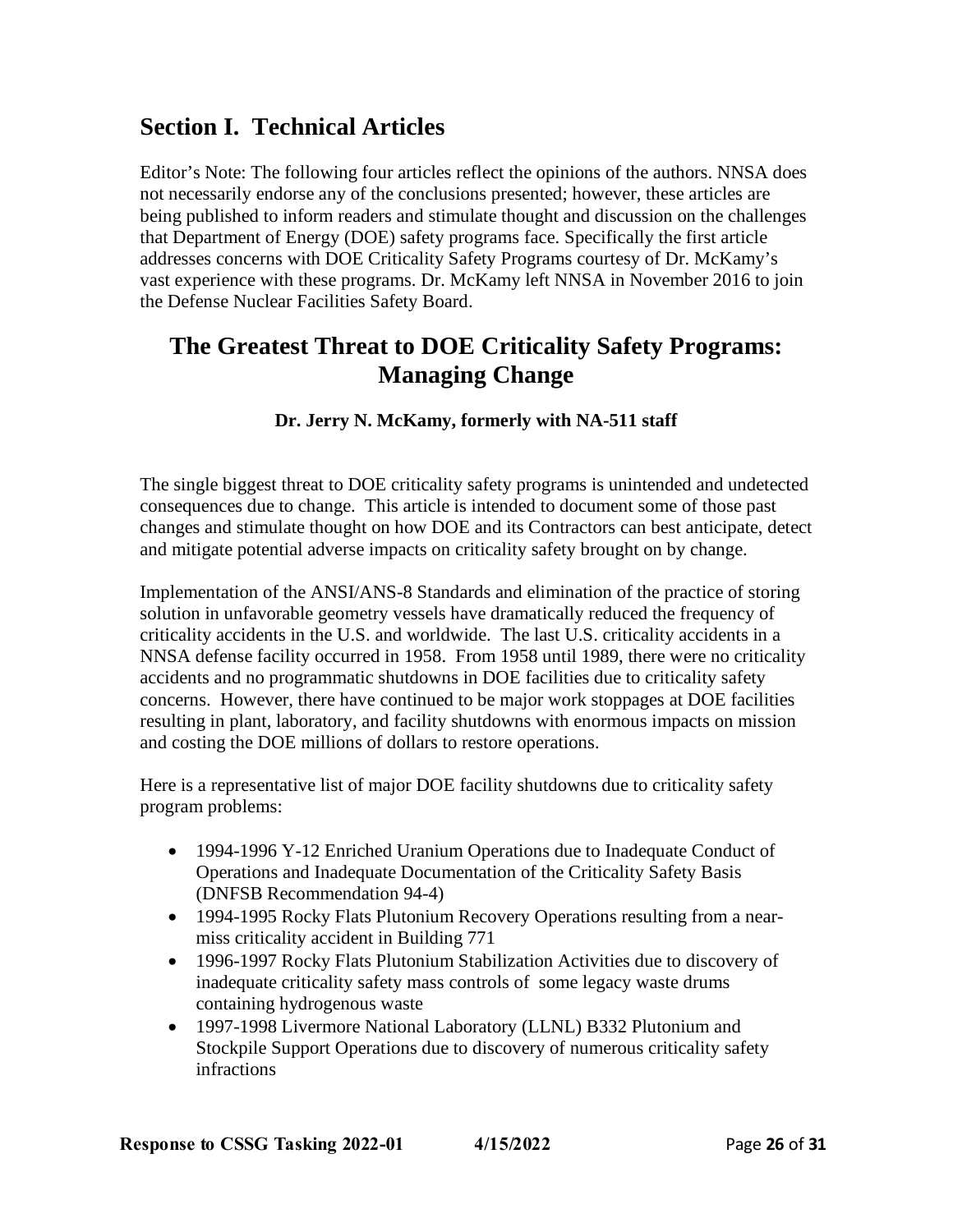- 1998-1999 Hanford Plutonium Finishing Plant due to numerous criticality safety infractions
- 2007-2008 Los Alamos National Laboratory (LANL) PF-4 Plutonium Operations due to discovery of inadequate flowdown and implementation of controls from criticality safety evaluations
- 2013-2016 LANL PF-4 Plutonium Operations due to inadequate conduct of operations and disintegration of the nuclear criticality safety group.

In every instance cited above all the symptoms were produced by organization change which resulted in instability of the criticality safety function.

Changes that resulted in the instability in the criticality safety programs include the following:

- Abrupt Change in DOE Technical Expectations,
- Site/Lab Contract Change, and
- Mission Change.

The impacts of these changes can be rapid. It takes as little as six months for a robust, functioning, compliant criticality safety program to become completely ineffective. That's about how long it takes for senior technical managers to leave, senior technical staff to leave, and for management to reorganize the criticality safety function such that they are no longer independent of operations. This happened at LLNL in 1996. Sound criticality safety programs take 5-10 years to build from a state of disarray but can, and have been, destroyed in less than a year. These rapid changes in the health of criticality safety programs can go undetected by standard oversight and Contractor Assurance practices because these only look for the symptoms of problems which might not be detected until system collapse or an accident occurs.

Let's briefly look at the history of major facility shut-downs due to instability in the criticality safety function and then attempt to offer a way to monitor the onset of these issues before the consequences become inevitable.

# *Change in DOE Technical Expectations*

In the early 1990s DOE changed its technical expectations for documentation of criticality safety evaluations. DOE went rapidly from accepting an 'expert based' system where the safety and operational knowledge resided in long-tenured personnel to requiring a 'standards based' system where everything related to analysis and control of the criticality accident hazard had to be documented in a way understood by DOE auditors. The pace of change in technical expectations could not keep up with the labs' and sites' ability to maintain safe operations, reconstitute criticality safety evaluations to new and emerging expectations, and revise operating procedures to drive increased formality. Y-12 was shut down by imposing this standards based expectation on the facility abruptly, largely due to the interaction of the Defense Nuclear Facilities Safety Board (DNFSB) and their Recommendation 94-4. The 1996 Rocky Flats shutdown was due to a backwards looking imposition of higher analysis and control expectations on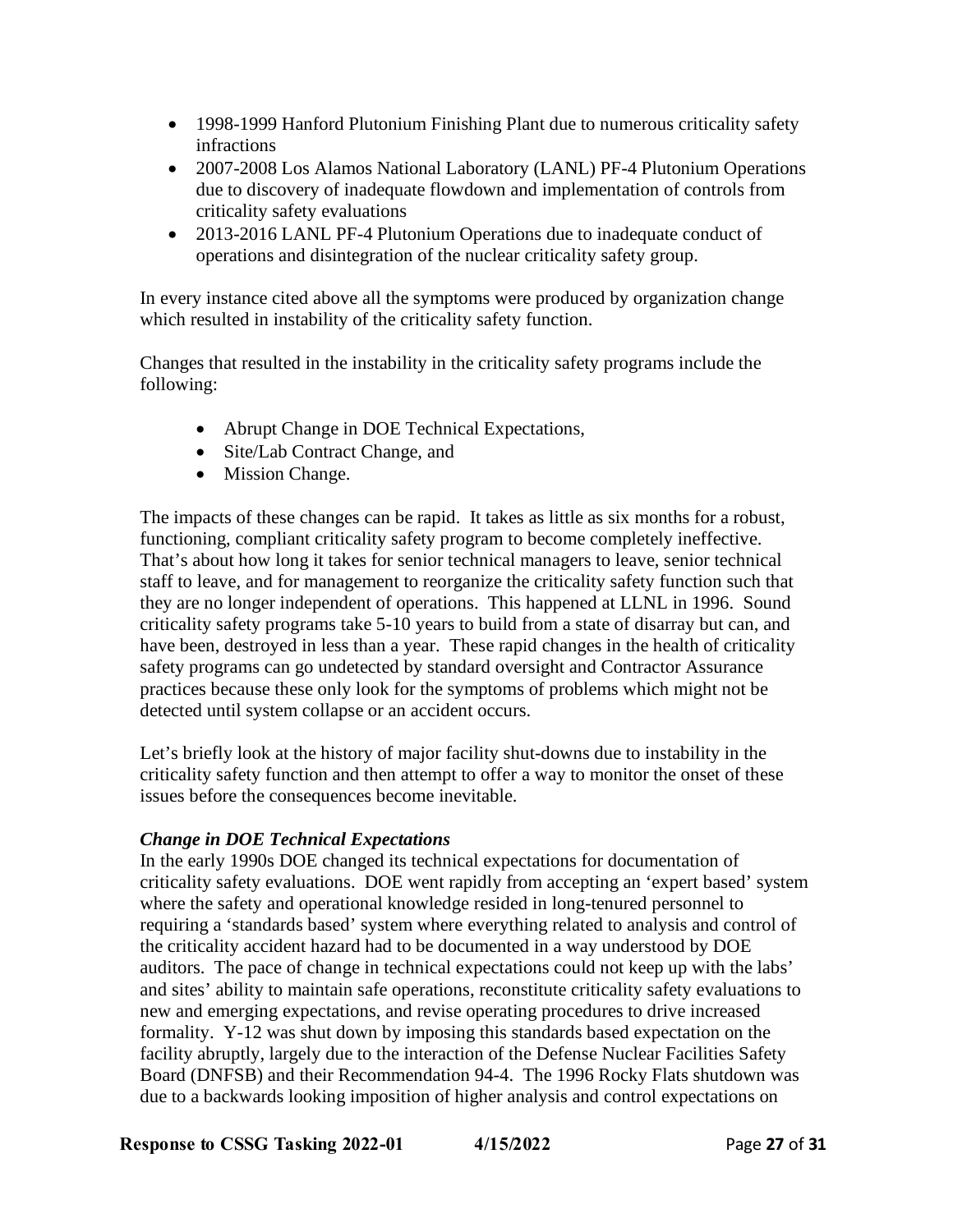existing legacy waste drums. In both the Y-12 and Rocky Flats cases, nothing was actually unsafe as found. What was missing was documentation of the safety in a form that DOE could understand in light of its standards-based approach.

In subsequent years, as the Department moved systematically through its sites to standardize its criticality safety programs, the change to the standards/formality of operations base eventually caught LANL in 2005. In this case, LANL and DOE should have had ample warning and begun to transition towards a standards-based criticality safety program, but did not until forced to do so. It should be noted that the Los Alamos Site Office had no resident criticality safety subject matter expert on staff prior to 2005. The forcing function was an invited comprehensive criticality safety assessment of LANL by the DOE Criticality Safety Support Group (CSSG) in 2005. Subsequent to this review, the DNFSB staff discovered flawed criticality safety evaluations, failure to implement controls, and a failed configuration management system in the LANL PF-4 storage vault. Contributing to this situation in the storage vault was the loss of the criticality safety engineer who prepared the original evaluation and lack of knowledge transfer to those following him. Along the line a higher plutonium mass limit was approved without understanding the upset conditions and engineered controls required. The as-found condition of the PF-4 vault was safe but did not meet the ANSI/ANS-8 requirements for margin of subcriticality. This led to revising all the criticality safety evaluations for the vault and a redesign of storage shelves in Rooms B  $\&$  I. The rootcause of the PF-4 stand-down and subsequent comprehensive Augmented Limit Review process for all criticality safety evaluations was the abrupt transition from an expert based system to a standards based system.

# *Contract Change*

Contract change driven by DOE was a major reason for criticality safety problems at Hanford PFP in 1997 and contributed significantly to the LANL problems in the 2010- 2013 time frame. In the former case, the Department experimented with a 'Management & Integration' (M&I) contract where site functions would be performed by multiple contractors, not the traditional Management & Operations Contractor. In the Hanford M&I case, the criticality safety function was actually outsourced to a sub-contractor located in another state and the criticality safety evaluations were literally mailed in based on task-orders from the site.

In the latter case with LANL, transition to a new contractor with its new articles of incorporation assigning mission functions to specific corporate teaming partners resulted in a change of senior safety management leadership leading to senior safety managers with virtually no comparable criticality safety experience. The major initiator for the collapse of the criticality safety program in this environment was the loss of an experienced senior manager with good working relationships with the criticality safety staff. A senior criticality expert reported directly to the Division Leader at the time. The replacement senior manager pushed the senior criticality expert down in the organization which accelerated the de-stabilization of the program, and eroded the independence from operations of the criticality safety function. Management actions led directly, almost deliberately, to the complete disintegration of the criticality safety function over a two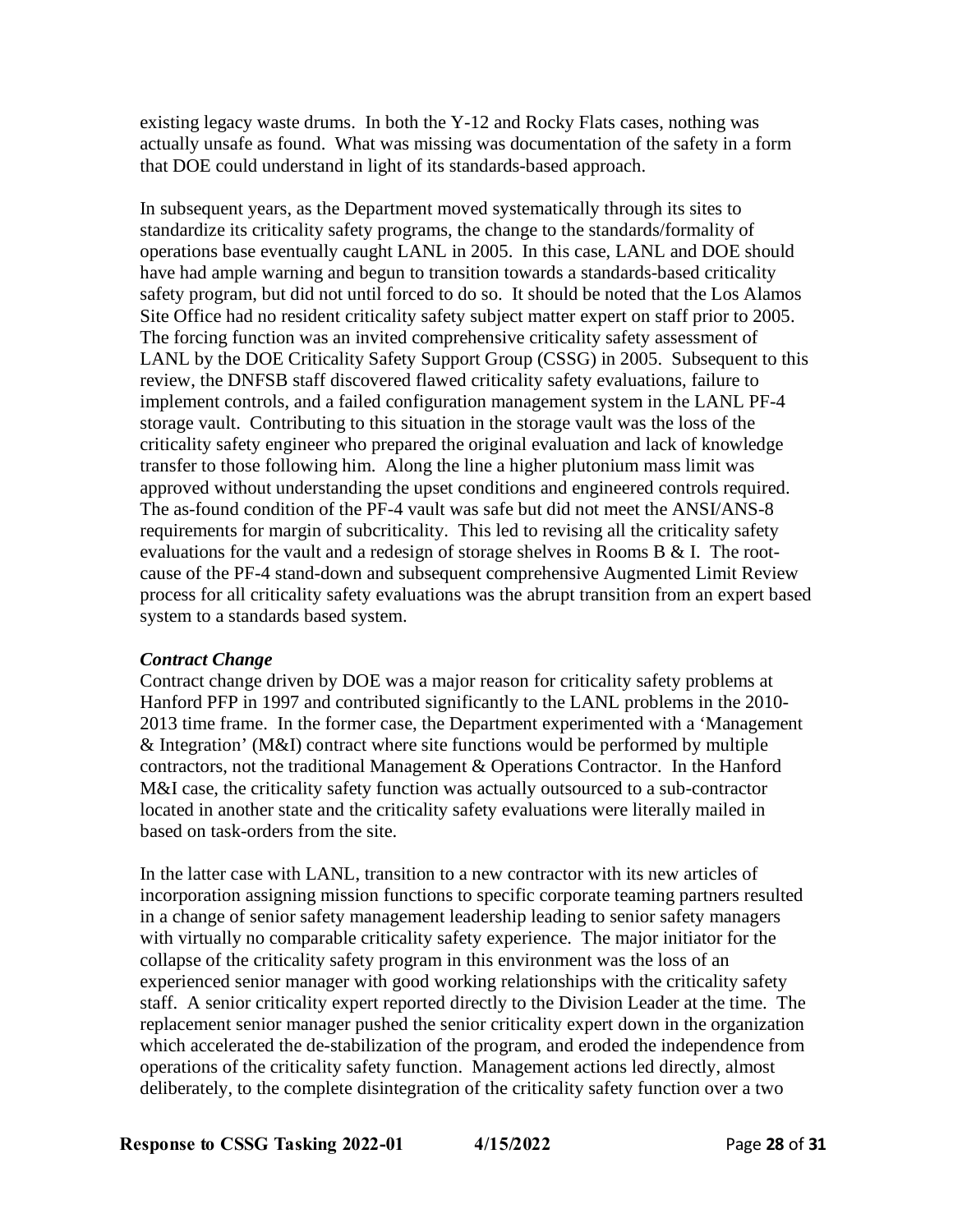year period at which point the Laboratory was left with but a single junior qualified criticality safety engineer, culminating in the shutdown of PF-4 in 2013.

In 2011-2012 the NNSA and LANL had several formal written reports and briefings warning explicitly of the imminent demise of the criticality safety organization and loss of staff. The DOE Criticality Safety Support Group (CSSG) warned NNSA and LANL in 2012 that LANL would lose about 70% of its mission capability and take five years to recover.

## *Mission Change*

Mission change played the dominant role in the 1994 and 1997 shutdowns of Rocky Flats and the Lawrence Livermore National Laboratory (LLNL), respectively. Rocky Flats was from inception a nuclear weapons component manufacturing plant. In the early 90's, with its change from a production site to a decommissioning site, Rocky Flats transitioned from the Office of Defense Programs to the Office of Environmental Management. The management culture flipped rapidly from a focus on safety and weapons production to being risk averse to environmental fines levied by the state of Colorado under Resource Conservation and Recovery Act (RCRA) laws. What was plutonium product one day was RCRA regulated waste the next. The workforce came to fear RCRA violations and fines more than a criticality accident and quickly began acting as if a criticality accident could not happen with so-called waste.

In the case of LLNL when DOE decided it no longer needed two fully capable national weapons laboratories with redundant plutonium capabilities, the University of California offered a voluntary early retirement program at LLNL and the long-tenured criticality safety manager and many senior staff retired. The criticality safety function and depleted remnant staff were rapidly split-up and made subservient to operations.

Two of these major facility shutdowns were anticipated and leading indicators were documented but all went unheeded for a year or more. The criticality safety manager at Rocky Flats wrote two formal warning memos to senior plant management during the year ahead of the August 1994 Building 771 near-miss event warning bluntly that a criticality accident was about to happen in that facility.

Again, these very explicit, documented warnings (both at Rocky Flats and at LANL) went unheeded by both the contractor and DOE because they didn't fit neatly into standard oversight boxes and the 'accident' hadn't happened yet.

### *Fixing the Problem*

NNSA and DOE need to do a better job of change management, recognizing the importance of the individual managers and their expertise in maintaining stable criticality safety programs.

The proceedings of the 1999 Criticality Safety Self-Improvement Workshop document (page 13 of the presentation "What's Wrong with NCS Programs?") presents some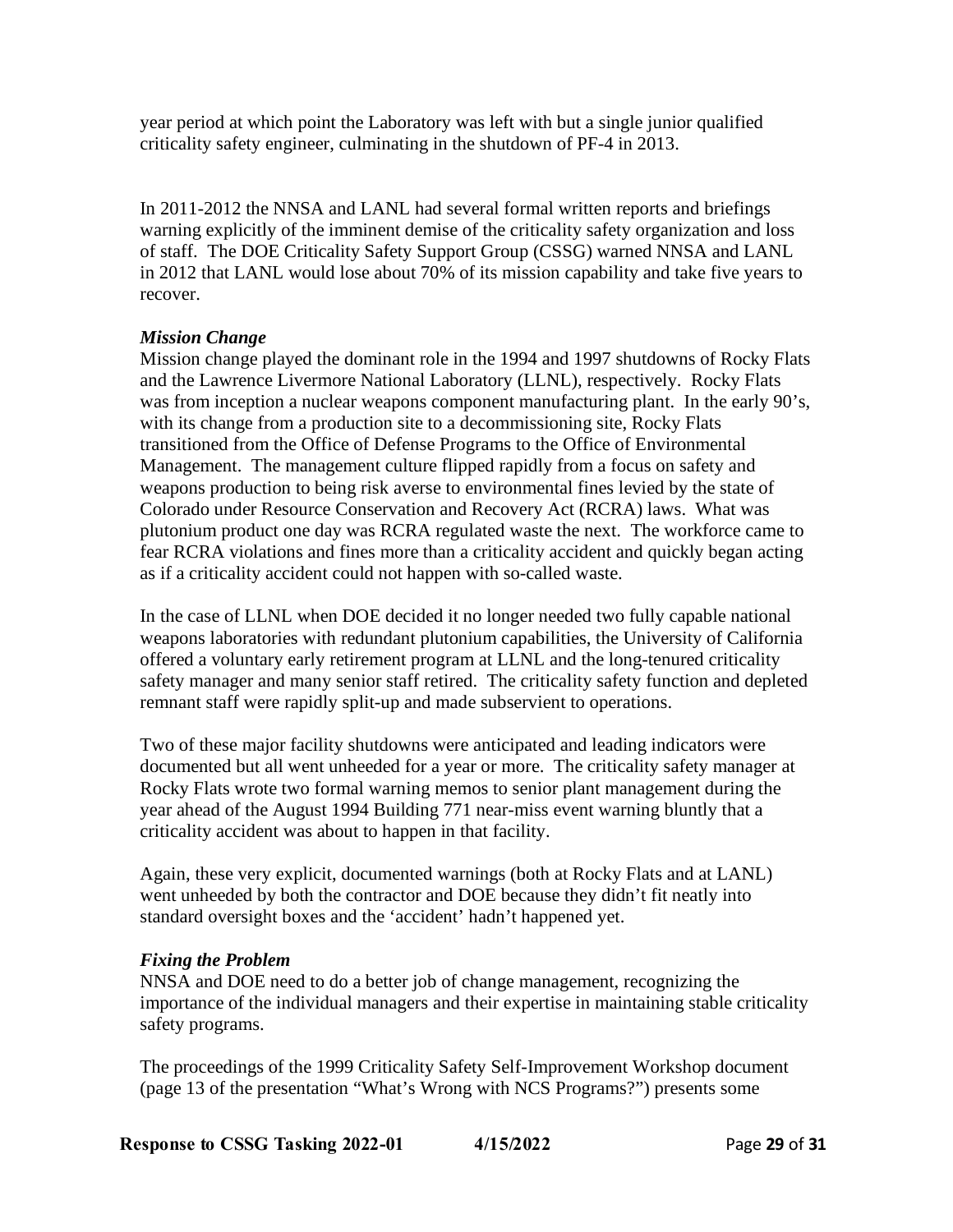leading indicators of problems in maintaining a stable criticality safety function stemming from weaknesses in contractor management:

- Weak or Nonexistent Nuclear Criticality Safety Policy
	- o Unclear Roles & Responsibilities
	- o NCS Group and Staff Report Directly to the Line Operations (also manifests itself as 100% direct funding from Operations)
- The NCS Manager reports too low in the Organization
	- o No Institutional (i.e. indirect) NCS Funding (this should be about 30% of the FTE equivalent for the NCS Staff)
	- o No Management Assessments of NCS

When Contractor changes occur, DOE and NNSA should select key individuals on contracts who have demonstrated knowledge and skill in managing criticality safety. DOE and NNSA should select Contractors who propose organizations with criticality safety being clearly independent of operations, receiving substantial indirect funding under the control of the NCS manager, have the NCS Manager report no more than two levels below the plant president or lab director, and have a robust system whereby the plant president/lab director maintains awareness of the NCS program health. Contractor Management (in ANSI/ANS-8.19 vernacular this means line management up to and including the senior most official, not the criticality safety manager) should implement best practices for Nuclear Criticality Safety Committees as recommended by the DOE CSSG which may be found on the DOE Nuclear Criticality Safety Program website. A good example of a strong and vigorous Nuclear Criticality Safety Committee is the one put in place at LANL during the Laboratory's efforts to reconstruct their criticality safety program in the aftermath of the 2013 shutdown.

One of the least used leading indicator metrics from the 1999 Self-Improvement Workshop is the one of whether or not the contractor NCS Manager has about 30% Full Time Equivalent for the NCS staff worth of money at their discretion. For example, in the late 1997 time-frame, a Hanford facility had allocated only about \$500k/yr. total to criticality safety leading up to the shut down when it is obvious that anything less than about \$2-5M/yr. was the figure of merit for the operations and size of the facility.

Why is this metric so powerful? First, it ensures that the criticality safety staff is functionally independent of line operations as required by ANSI/ANS-8.19. Second, it permits the NCS Manager to provide for staff development in the form of participation in ANSI/ANS Standard Development, attendance and publication at national conferences, and participation in offsite and onsite technical professional development opportunities. This contributes to the ANSI/ANS-8.19 requirement for Management to provide personnel familiar with the physics of criticality and encourages stability in the NCS staff. Third, it permits the NCS Manager to allocate staff to addressing fundamental safety infrastructure needs (analogous to the old Readiness in Technical Base and Facilities program in NNSA operating budgets). No single line operations manager will fund these kinds of activities (i.e. new workstations, upgraded cross-section sets,